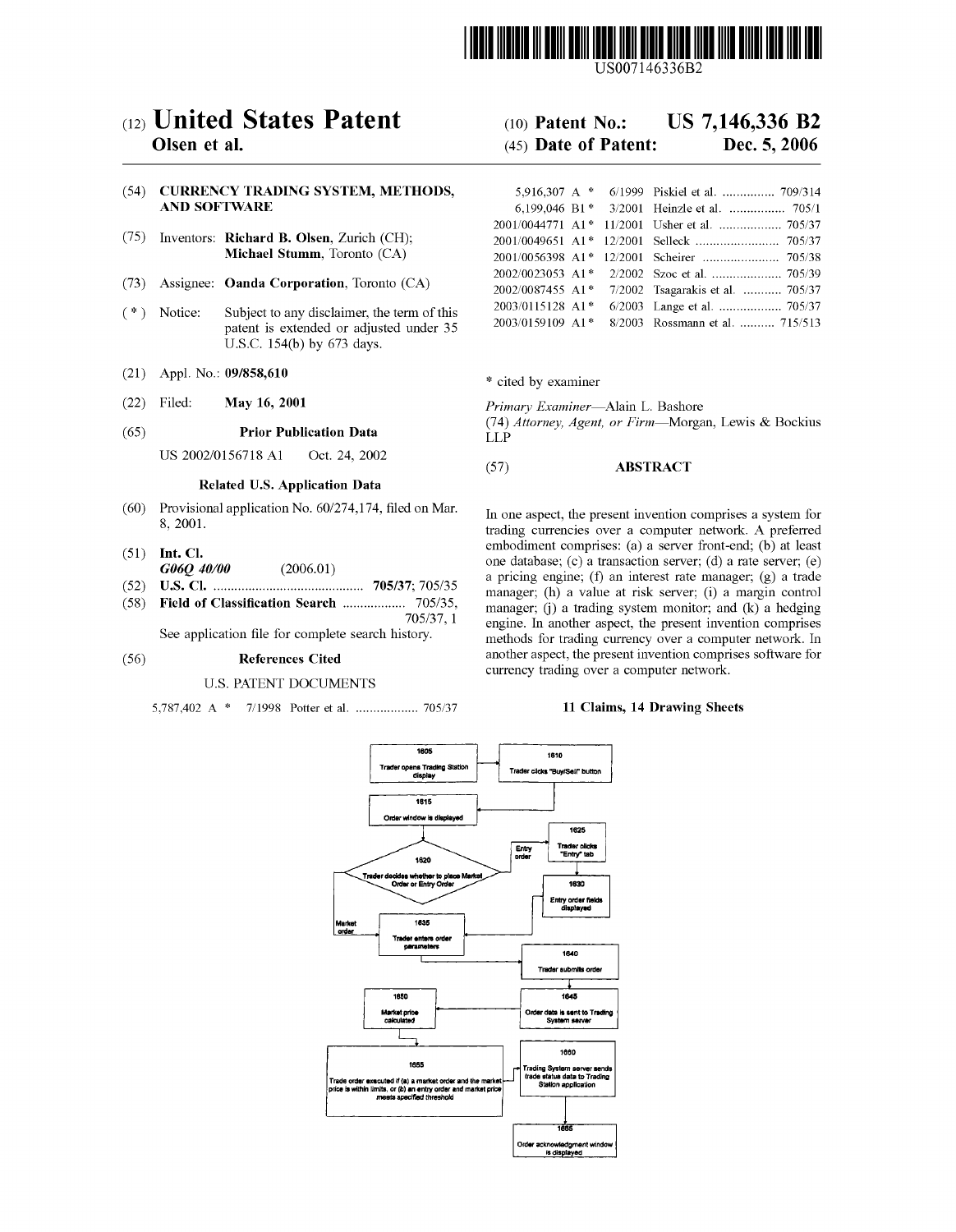

Fig.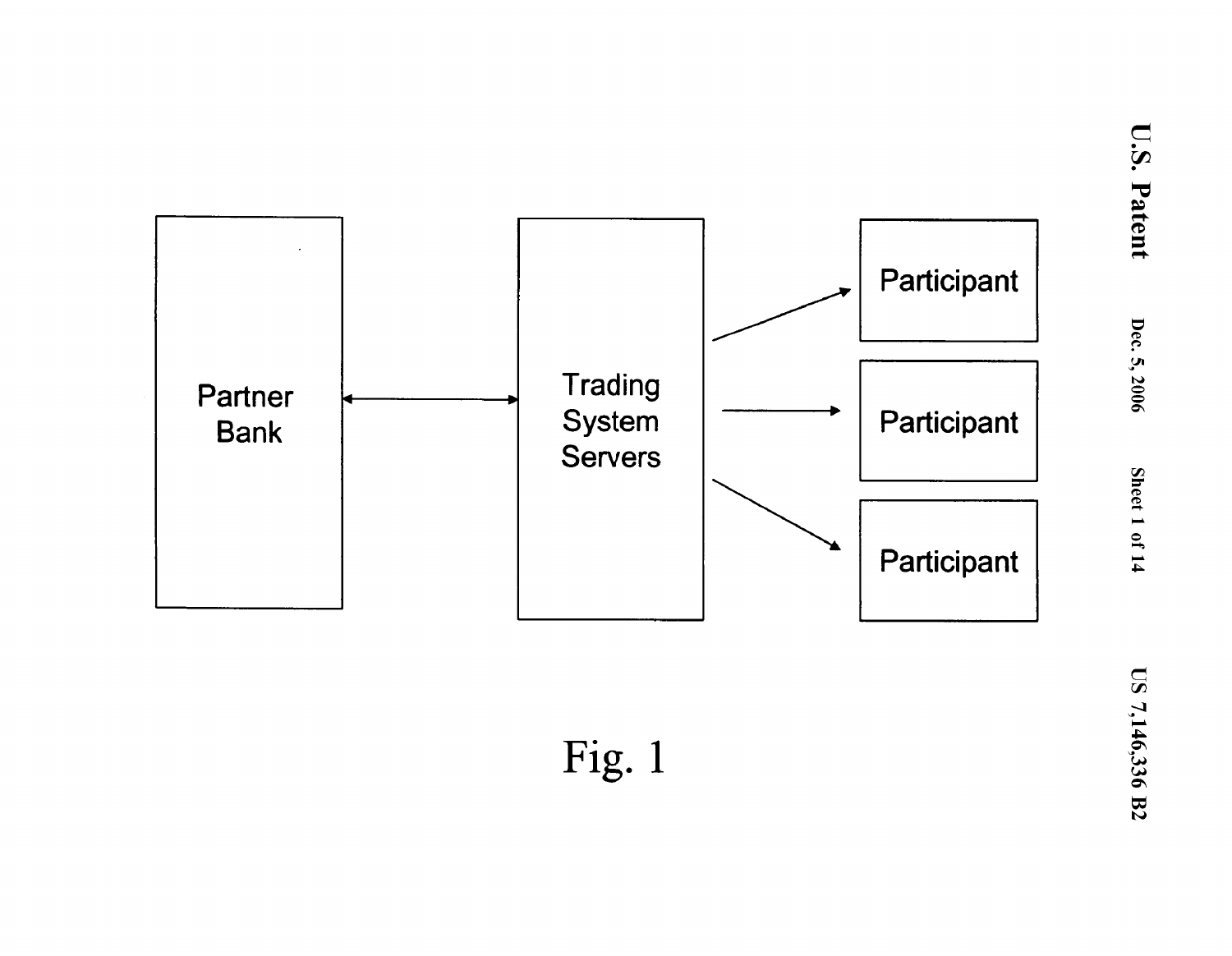| <b>: OANDA FX GAME</b><br>Connection User | Commands |                                                                                                                                                             |        |                                                                                                                                                |                    |                           |                                   |                          |             |                                             |               | $\underline{\perp} \underline{\square} \underline{\times}$ |
|-------------------------------------------|----------|-------------------------------------------------------------------------------------------------------------------------------------------------------------|--------|------------------------------------------------------------------------------------------------------------------------------------------------|--------------------|---------------------------|-----------------------------------|--------------------------|-------------|---------------------------------------------|---------------|------------------------------------------------------------|
| Positions                                 |          | <b>Open Trades</b><br><b>TICKET</b>                                                                                                                         |        | . .<br><b>CURR</b>                                                                                                                             | <b>UNITS</b>       | <b>MARGIN</b>             |                                   | $\cdots$<br><b>S/L</b>   | T/P         | PRICE                                       | <b>MARKET</b> | ÷<br><b>PROFIT</b>                                         |
| Trades                                    | a        | 142                                                                                                                                                         |        | <b>EUR/USD</b>                                                                                                                                 | 3500               |                           | 226.78                            |                          |             | 1.2960                                      | 1.2948        | $-0.0014$                                                  |
| Orders                                    |          |                                                                                                                                                             |        |                                                                                                                                                |                    |                           |                                   |                          |             |                                             |               |                                                            |
| History                                   |          |                                                                                                                                                             |        |                                                                                                                                                |                    |                           |                                   |                          |             |                                             |               |                                                            |
| News                                      |          |                                                                                                                                                             |        |                                                                                                                                                |                    |                           |                                   |                          |             |                                             |               |                                                            |
| Chat                                      |          | <b>Account Summary</b><br><b>Balance</b>                                                                                                                    |        | 99,757.51                                                                                                                                      |                    |                           |                                   | USD/CAD - Dec 24, 1999 - |             |                                             |               | $\leftrightarrow$                                          |
| Help                                      |          | <b>Total Profits</b><br><b>Margin Used</b>                                                                                                                  |        |                                                                                                                                                | $-20.85$<br>226.78 | $\frac{1407}{14716}$ / 13 |                                   |                          |             |                                             |               | 1.4739                                                     |
| <b>B</b> Buy/Sell                         |          | Margin Available                                                                                                                                            |        | 99,752.57                                                                                                                                      |                    |                           |                                   |                          |             |                                             |               | 1.4732                                                     |
|                                           |          | <b>Current Rates</b>                                                                                                                                        |        |                                                                                                                                                |                    |                           |                                   |                          |             |                                             |               | 1.4725                                                     |
|                                           |          | <b>EUR/USD</b><br><b>GBP/USD</b><br><b>USD/JPY</b><br><b>USD/CHF</b><br>USD/CAD<br>EUR/GBP<br><b>EUR/JPY</b><br>GBP/JPY<br><b>EUR/CHF</b><br><b>EUR/CAD</b> | ٠<br>۰ | 1.2946 / 48<br>1.6449 / 51<br>104.35 / 37<br>1.5214/16<br>1.4714/16<br>0.7869 / 71<br>135.09 / 14<br>171.65 / 70<br>1.9697 / 03<br>1.9050 / 58 |                    | Currency                  | ロルー<br>13:55<br><b>CERCATEGIN</b> | 14:00                    | 14:05<br>۰I | 14:10<br>Interval $\sqrt{5}$ secs (20 mins) | 14:16         | 1.4718<br>1.4711<br>1.4703<br>٠<br>$\blacktriangledown$    |
|                                           |          |                                                                                                                                                             |        |                                                                                                                                                |                    |                           |                                   |                          |             |                                             |               | <b>ONLINE</b>                                              |
| Warning: Applet Window                    |          |                                                                                                                                                             |        |                                                                                                                                                |                    |                           |                                   |                          |             |                                             |               |                                                            |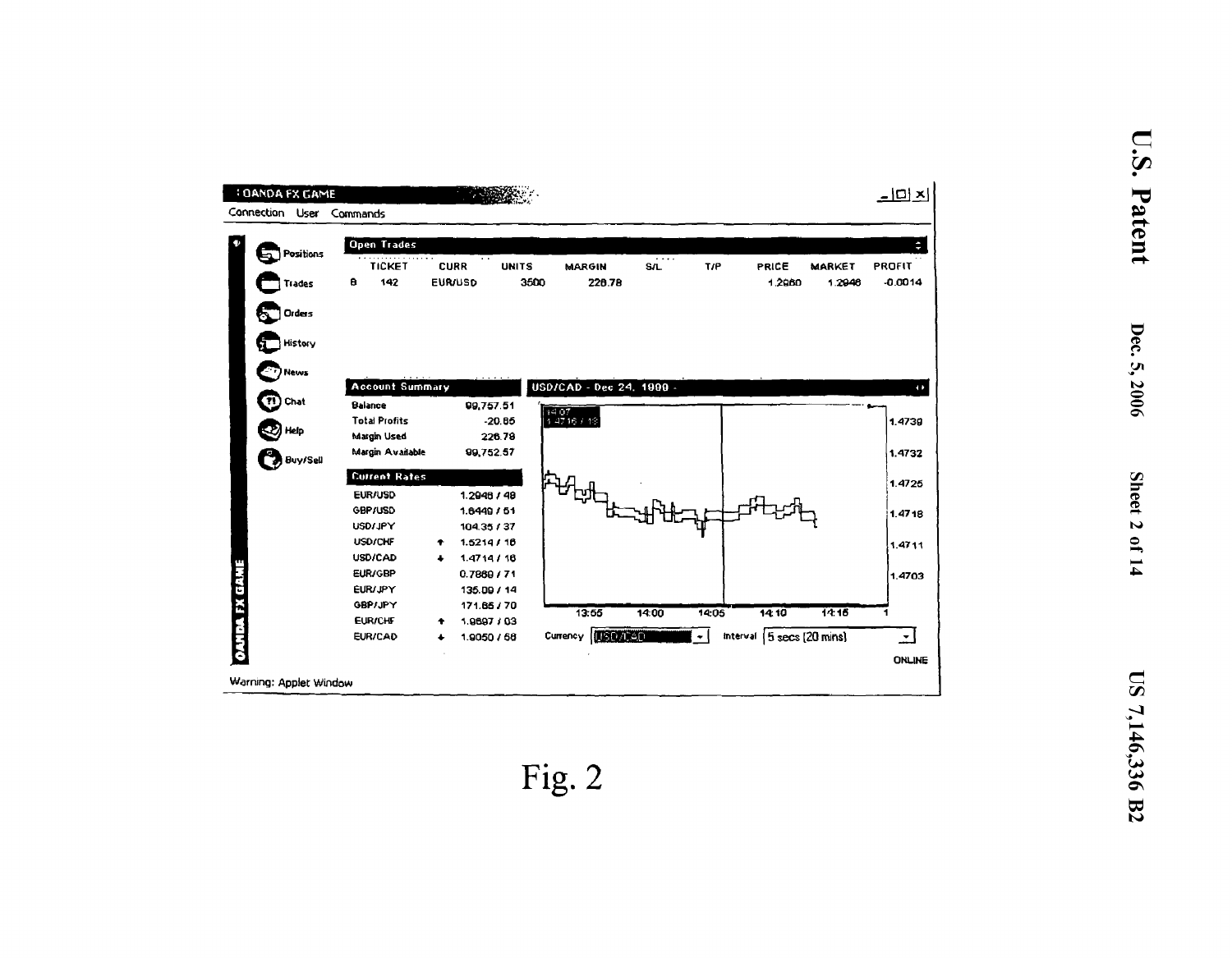

Fig. 3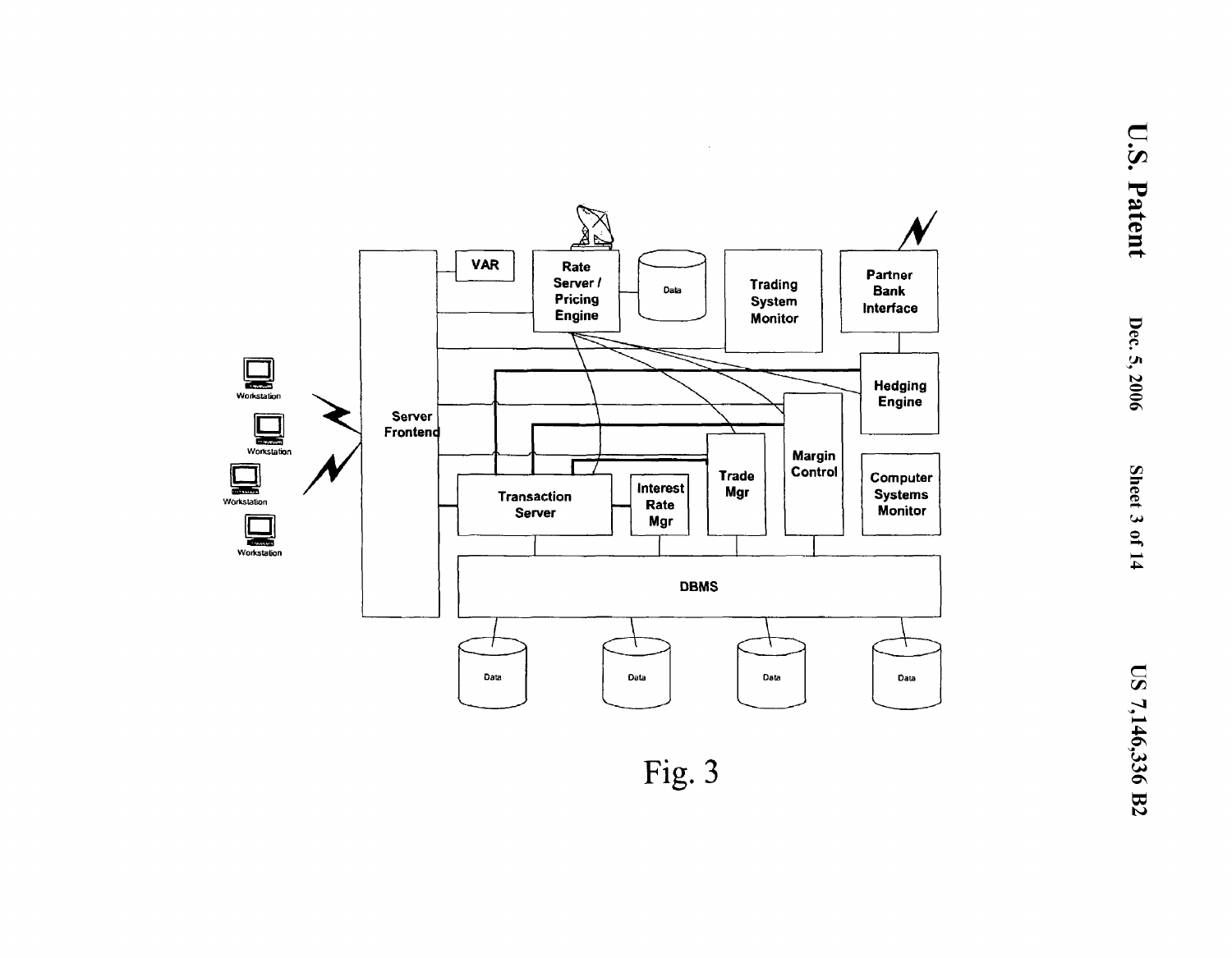

Fig. 4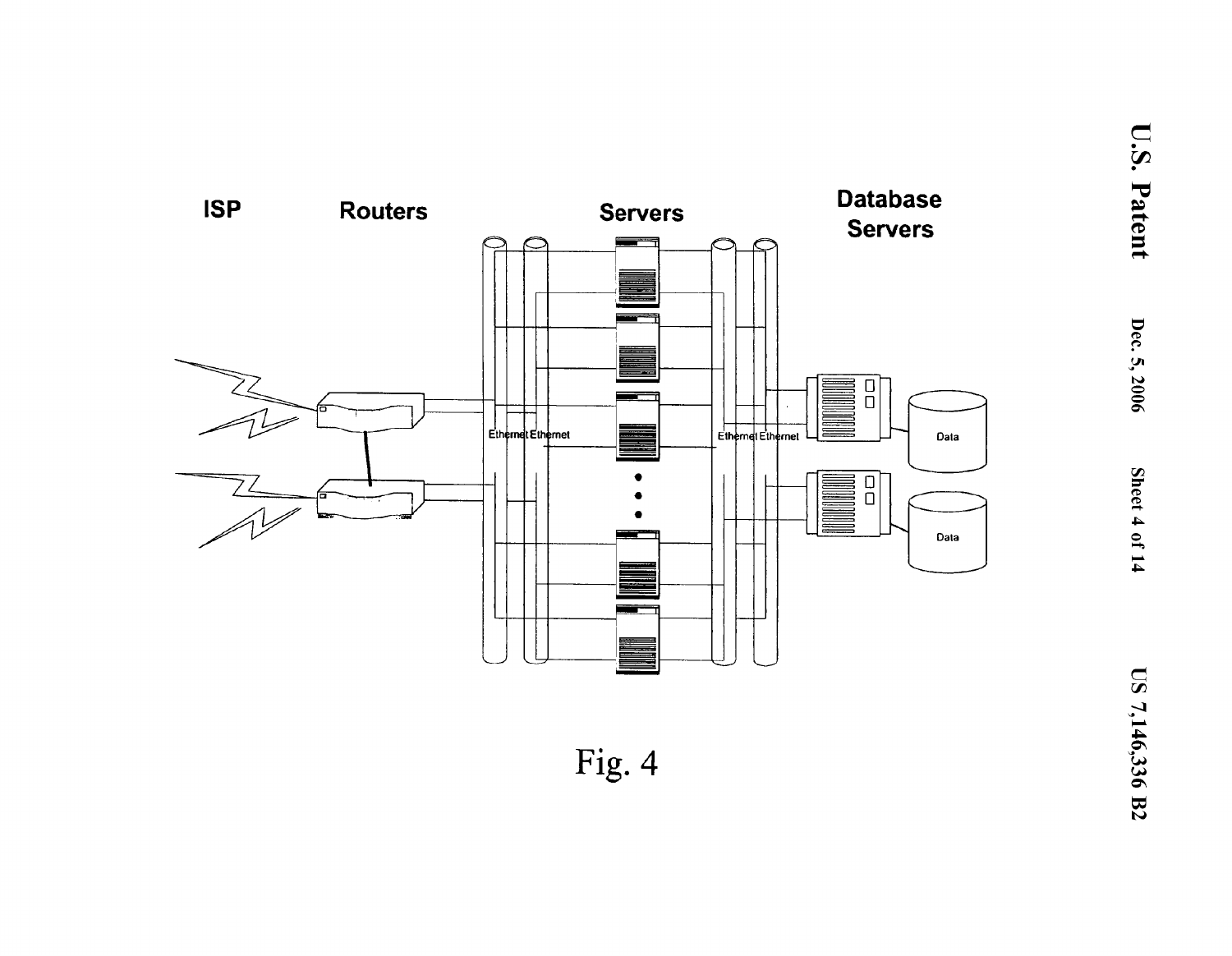| Connection  | Edit           | www                                                     | Help           |                                         |                                  |         |                                  |                                               |                      |
|-------------|----------------|---------------------------------------------------------|----------------|-----------------------------------------|----------------------------------|---------|----------------------------------|-----------------------------------------------|----------------------|
|             |                | <b>OPEN TRADEB</b>                                      |                |                                         |                                  |         |                                  |                                               | ▼                    |
| Buy/Sell    |                | <b>TICKET</b>                                           | <b>CURR</b>    | <b>UNITS</b>                            | <b>S/L</b>                       | T/P     | <b>PRICE</b>                     | <b>MARKET</b>                                 | PROFIT               |
|             | İB             | 33705                                                   | <b>GBP/USD</b> | 100000                                  | 1.4461                           | 1.4517  | 1.4486                           | 1.4484                                        | $-0.0002$            |
| Positions   | Ð              | 33704                                                   | <b>EUR/USD</b> | 10000                                   | 0.8657                           | 0.8710  | 0.8884                           | 0.8882                                        | $-0.0002$            |
| Trades      |                |                                                         |                |                                         |                                  |         |                                  |                                               |                      |
| Orders      | <b>Balance</b> | <b>ACCOUNT SUMMARY</b>                                  |                | 100,000.00                              | EUR/USD · Oct 9, 2000 ·<br>13.00 | 14:00   | 15:00                            | 16.00                                         | ◀<br>117             |
| History     |                | <b>Total Profits</b><br>Margin Used<br>Margin Available |                | $-22.00$<br>7,676.10<br>92,301.90       |                                  |         |                                  |                                               | 0.8704               |
| Analysis    |                | <b>CURRENT RATEB</b>                                    |                | $\blacktriangledown$                    |                                  |         |                                  |                                               |                      |
| <b>News</b> |                | <b>EUR/USD</b><br><b>GBP/USD</b><br><b>USD/JPY</b>      |                | 0.8682 / 84<br>1.4484/86<br>108.80 / 83 |                                  |         |                                  | A special the part of the street of the coss! |                      |
| Forums      |                | <b>USD/CHF</b><br><b>USD/CAD</b>                        |                | 1.7511/15<br>1.5032 / 36                |                                  |         |                                  |                                               | 0.8661               |
|             |                | EUR/GBP<br>EUR/JPY                                      |                | 0.6002 / 04<br>94.480 / 99              | Currency                         | EUR/USD | Interval<br>$\blacktriangledown$ | 1 min                                         | $\blacktriangledown$ |

U.S. Patent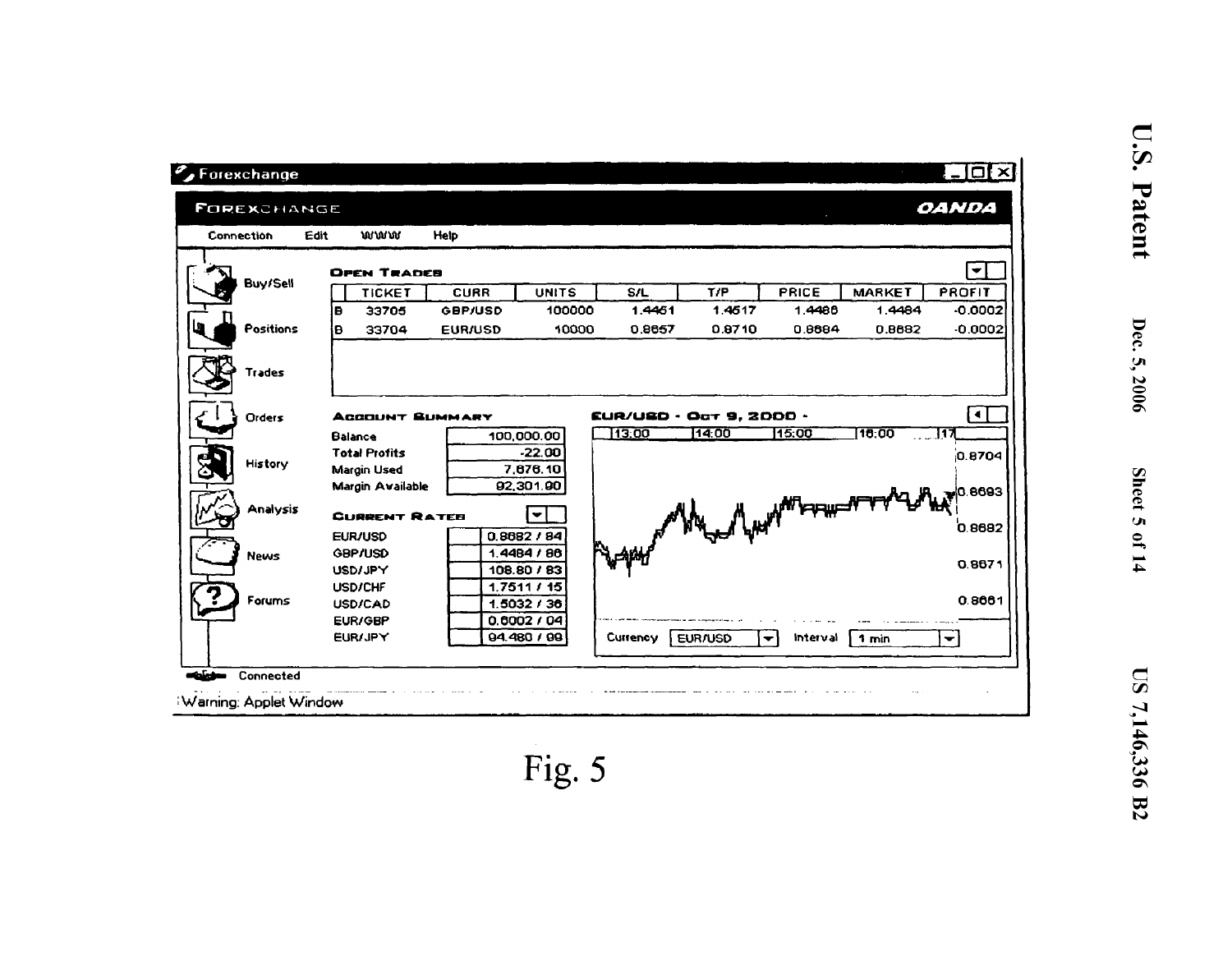## **ACCOUNT SUMMARY**

| <b>Balance</b>          | 100,000.00 |
|-------------------------|------------|
| <b>Total Profits</b>    | $-22.00$   |
| Margin Used             | 7,676.10   |
| <b>Margin Available</b> | 92,301.90  |

## Fig.  $6$

|    | <b>OPEN TRADEB</b> |                |              |            |        |              |               | $\bullet$     |
|----|--------------------|----------------|--------------|------------|--------|--------------|---------------|---------------|
|    | TICKET             | <b>CURR</b>    | <b>UNITS</b> | <b>S/L</b> | T/P    | <b>PRICE</b> | <b>MARKET</b> | <b>PROFIT</b> |
| lS | 33760              | <b>USD/CHF</b> | 100000       |            |        | 1.7415       | 1.7413        | 0.0002        |
| IS | 33759              | <b>EUR/USD</b> | 65000        | 0.8715     | 0.8668 | 0.8689       | 0.8692        | $-0.0003$     |
|    |                    |                |              |            |        |              |               |               |
|    |                    |                |              |            |        |              |               |               |
|    |                    |                |              |            |        |              |               |               |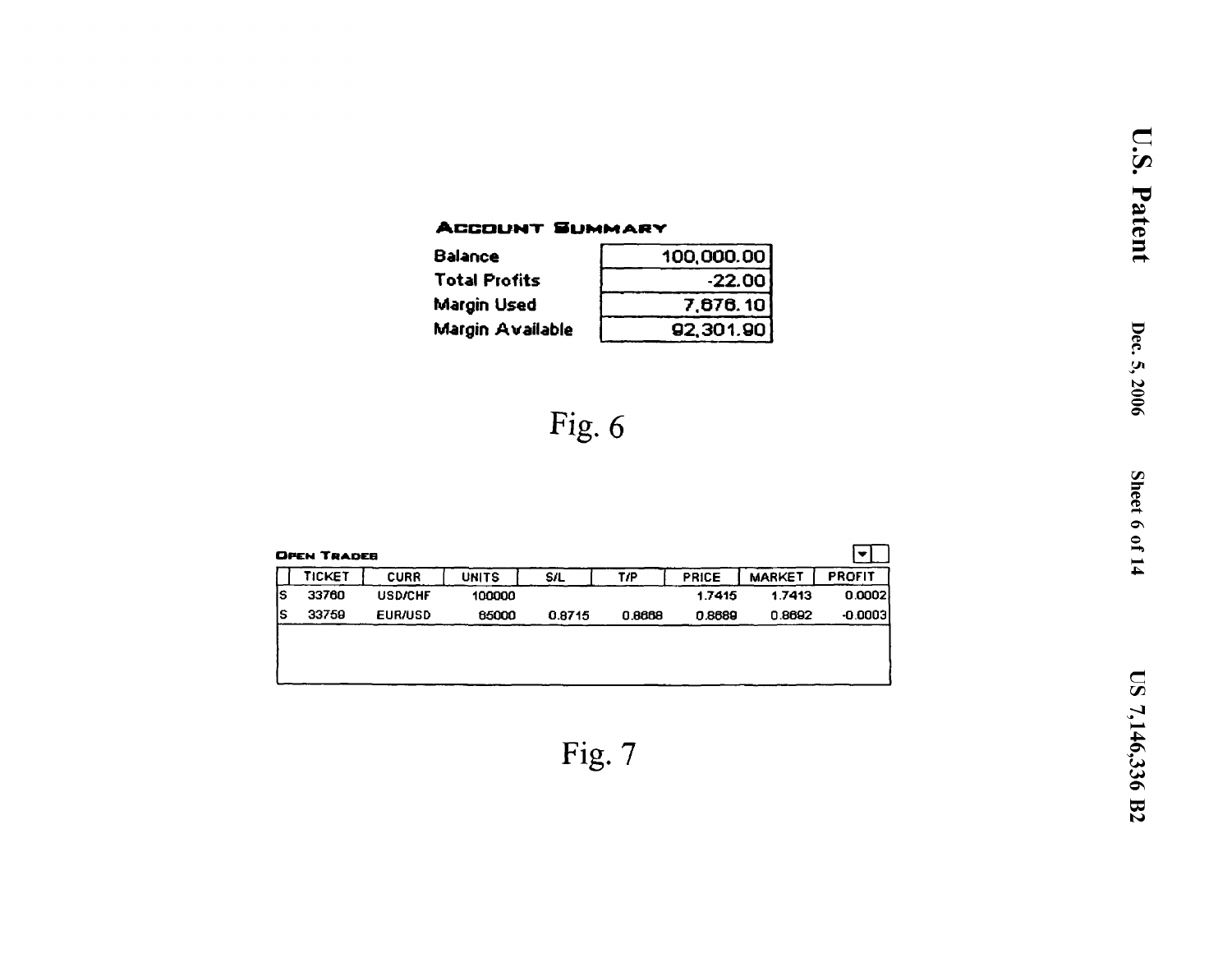|    | <b>CURR</b>    | <b>UNITS</b> | AVG. PRICE | <b>MARKET</b> | <b>PROFIT</b> |
|----|----------------|--------------|------------|---------------|---------------|
| ıs | <b>USD/CHF</b> | 100000       | 1.7415     | 1.7407        | 0.0008        |
| lS | <b>EUR/USD</b> | 65000        | 0.8689     | 0.8697        | $-0.0008$     |
|    |                |              |            |               |               |

 $\sim 10$ 

|    | <b>OPEN ORDERS</b> |                |              |            |        |              |               |                 |
|----|--------------------|----------------|--------------|------------|--------|--------------|---------------|-----------------|
|    | ORDER              | <b>CURR</b>    | <b>UNITS</b> | <b>S/L</b> | T/P    | <b>PRICE</b> | <b>MARKET</b> | <b>DURATION</b> |
| ΙB | 245                | <b>EUR/JPY</b> | 200000       | 93.203     | 93.789 | 93.512       | 93.509        | Undefined       |
|    |                    |                |              |            |        |              |               |                 |
|    |                    |                |              |            |        |              |               |                 |
|    |                    |                |              |            |        |              |               |                 |
|    |                    |                |              |            |        |              |               |                 |
|    |                    |                |              |            |        |              |               |                 |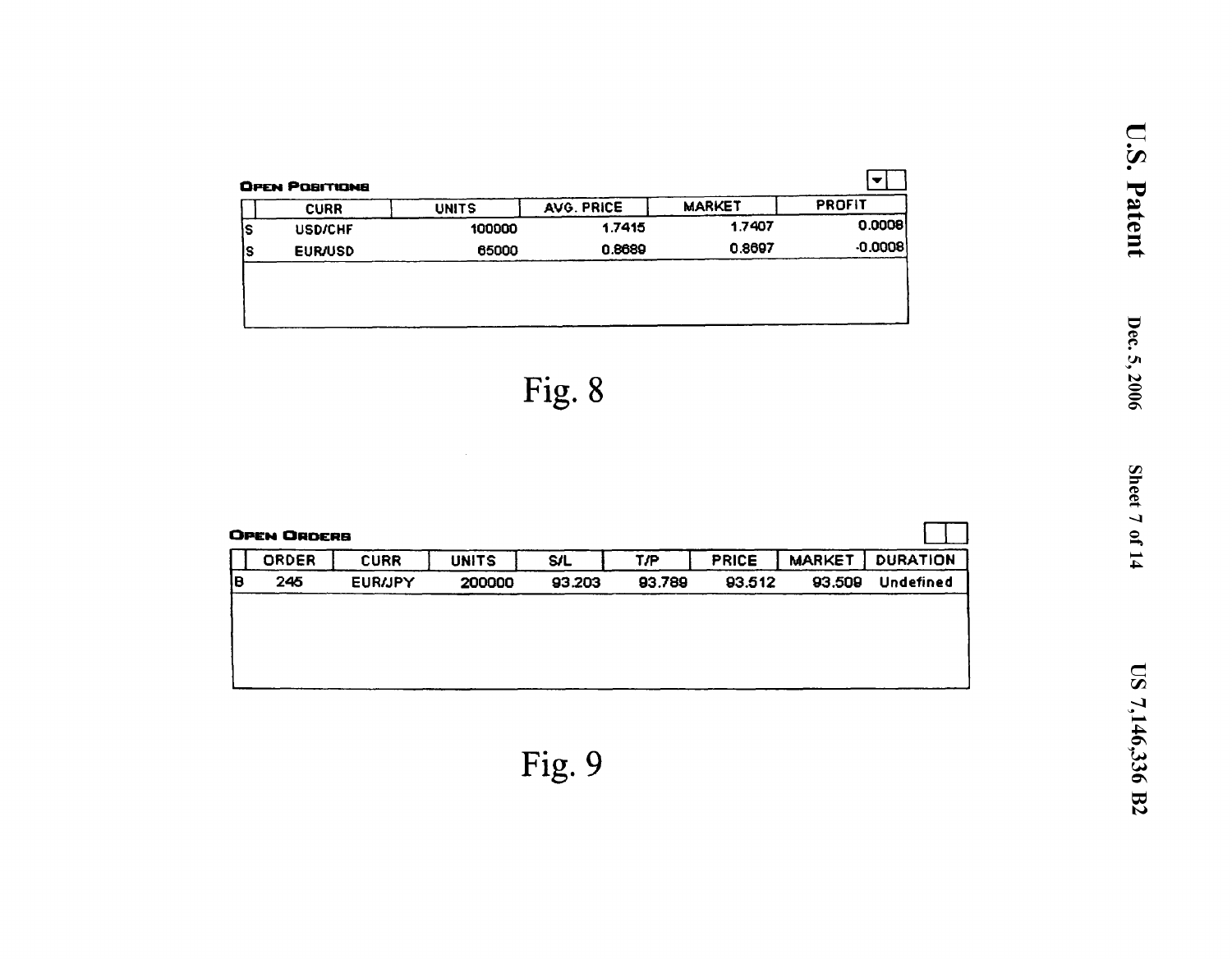| <b>RECENT HIBTORY</b> |                   |                |              |              |                      |
|-----------------------|-------------------|----------------|--------------|--------------|----------------------|
| <b>TRANSACTION</b>    | <b>TYPE</b>       | <b>CURR</b>    | <b>UNITS</b> | <b>PRICE</b> | <b>DATE/TIME</b>     |
| 56958                 | <b>Buy Market</b> | <b>EUR/USD</b> | 10000        | 0.8684       | Oct 9, 2000, 16:42   |
| 56959                 | <b>Buy Market</b> | <b>GBP/USD</b> | 100000       | 1.4486       | $0$ d 9, 2000, 16:43 |
| 57001                 | Take Profit       | <b>GBP/USD</b> | 100000       | 1.4604       | Oct 11, 2000, 12:38  |
| 57021                 | <b>Buy Market</b> | <b>EUR/USD</b> | 25000        | 0.8688       | Oct 11, 2000, 15:04  |
| 57022                 | Sell Market       | <b>EUR/USD</b> | 25000        | 0.8689       | Oct 11, 2000, 15:07  |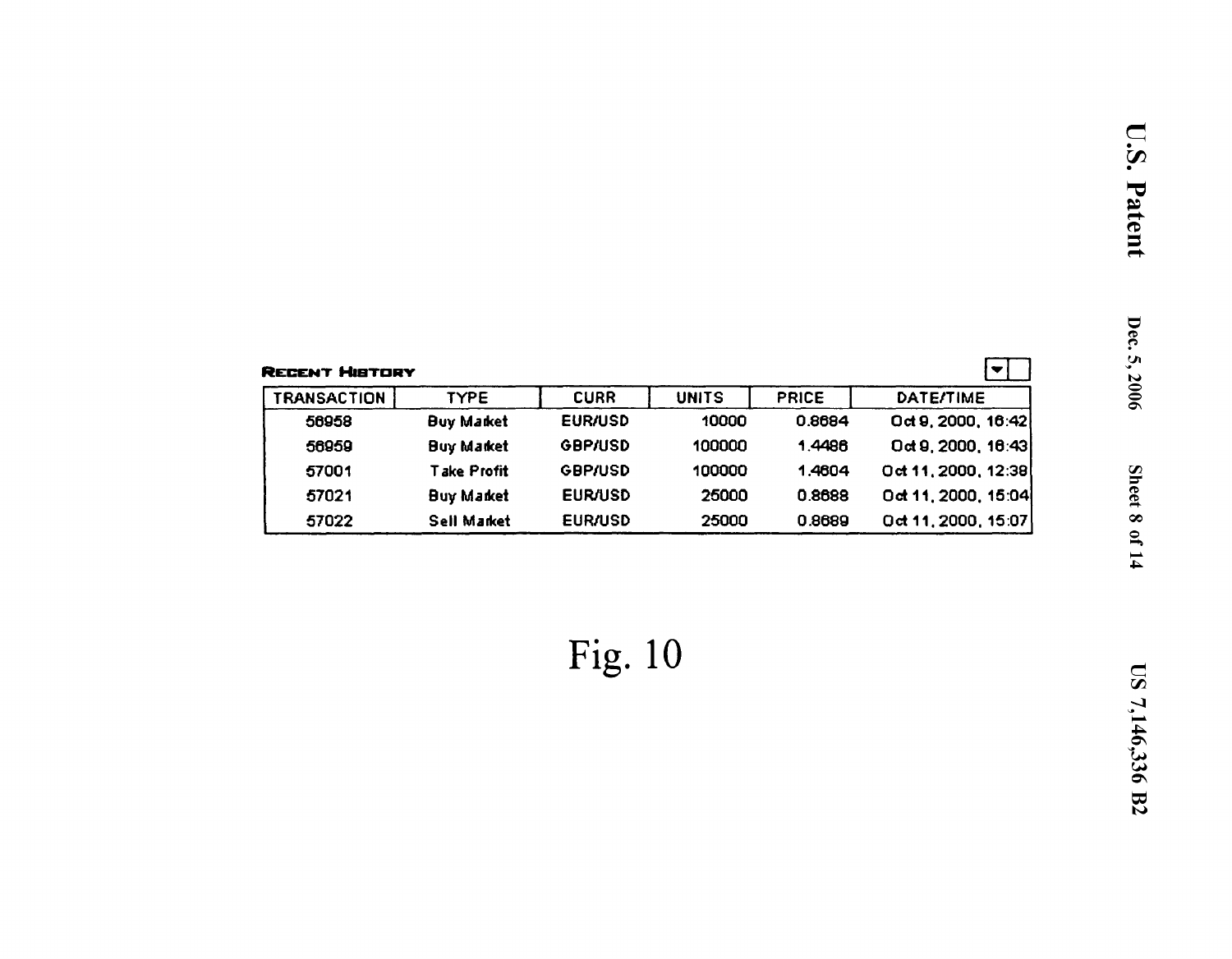| CURRENT RATES  |  |
|----------------|--|
| EUR/USD        |  |
| <b>GBP/USD</b> |  |
| USD/JPY        |  |
| <b>USD/CHF</b> |  |
| USD/CAD        |  |
| <b>EUR/GBP</b> |  |
| <b>EUR/JPY</b> |  |
|                |  |

| 0.8545/46   |
|-------------|
| 1.4515/18   |
| 107.66 / 68 |
| 1.7663 / 67 |
| 1.5070 / 74 |
| 0.5890 / 92 |
| 92.230 / 49 |

**Tall**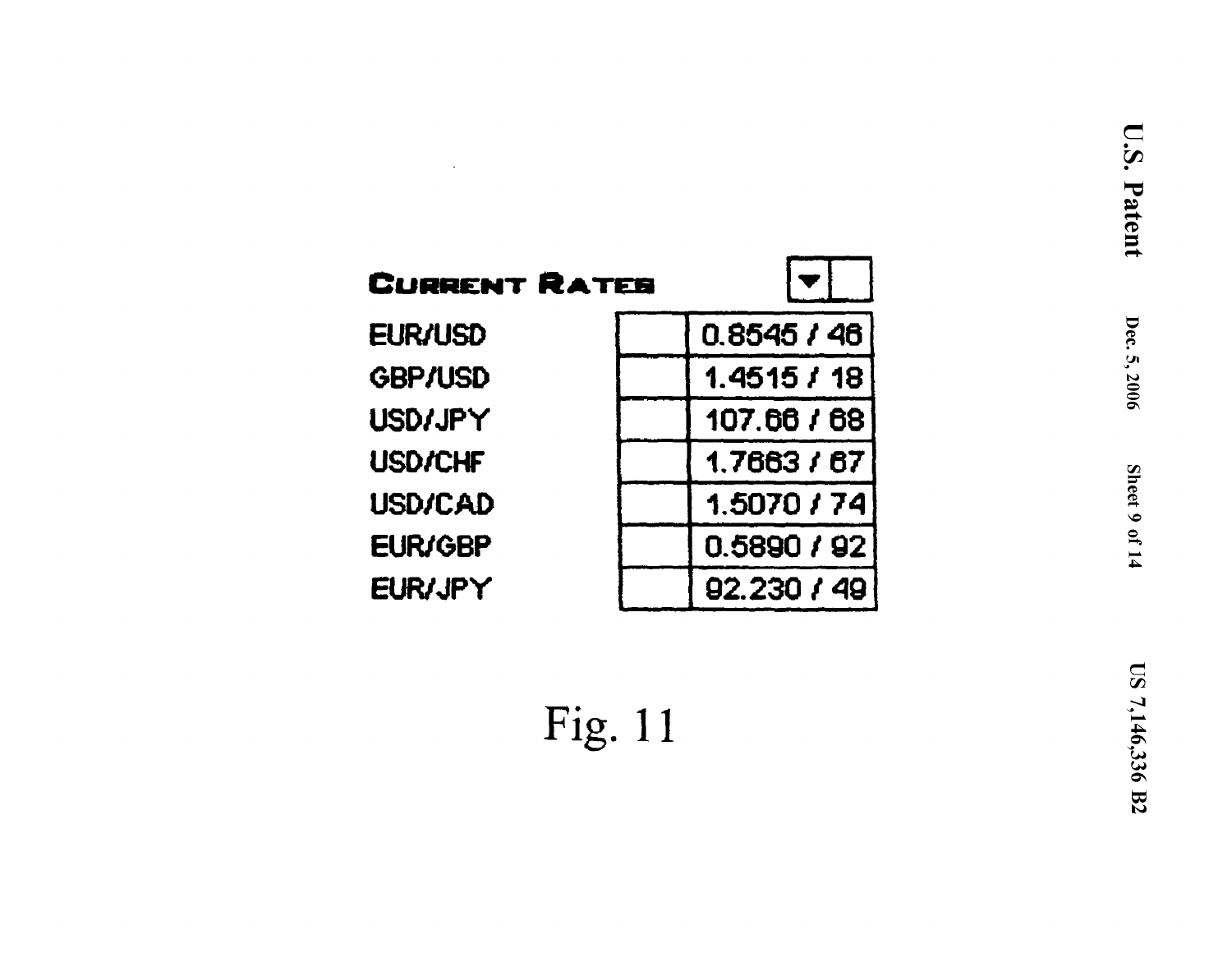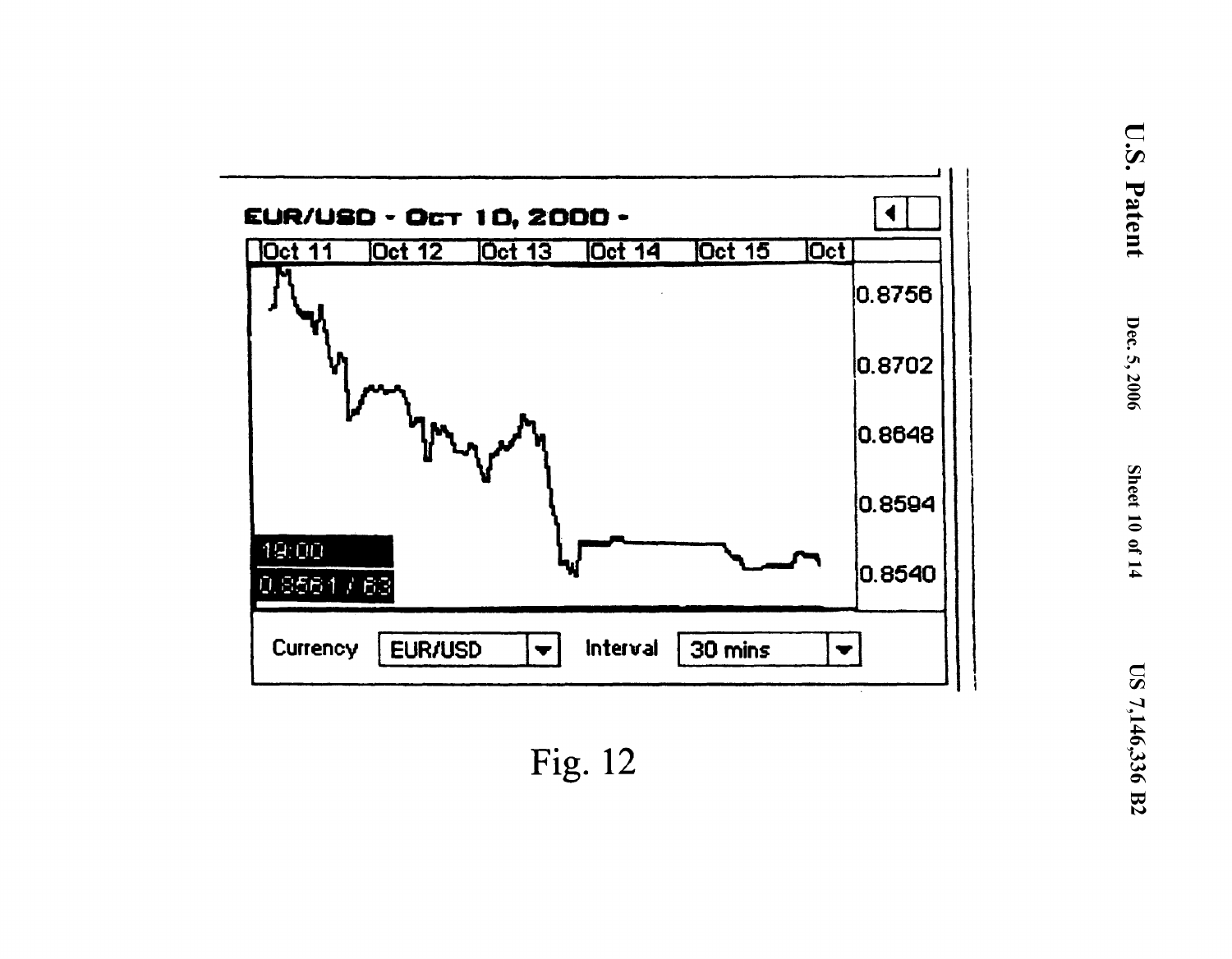$\sim$ 

| <b>Warket Order</b>    |                           |                                     |
|------------------------|---------------------------|-------------------------------------|
|                        | FOREXCHANGE               |                                     |
|                        | <b>MARKET</b>             | <b>ENTRY</b>                        |
|                        | <b>ACTION</b>             | BUY<br>$\blacktriangledown$         |
|                        | <b>CURRENCY</b>           | EUR/USD<br>$\overline{\phantom{a}}$ |
|                        | <b>UNITS</b>              | 10000                               |
|                        | <b>RATE</b>               | 0.8546                              |
|                        | <b>V</b> Lower Limit      | 0.8533                              |
|                        | V Upper Limit             | 0.8558                              |
|                        | $\triangledown$ Stop Loss | 0.8520                              |
|                        | <b>Take Profit</b>        | ÷                                   |
|                        | You are buying EUR        |                                     |
|                        | and selling USD           |                                     |
|                        |                           | Cancel<br>Submit                    |
| Warning: Applet Window |                           |                                     |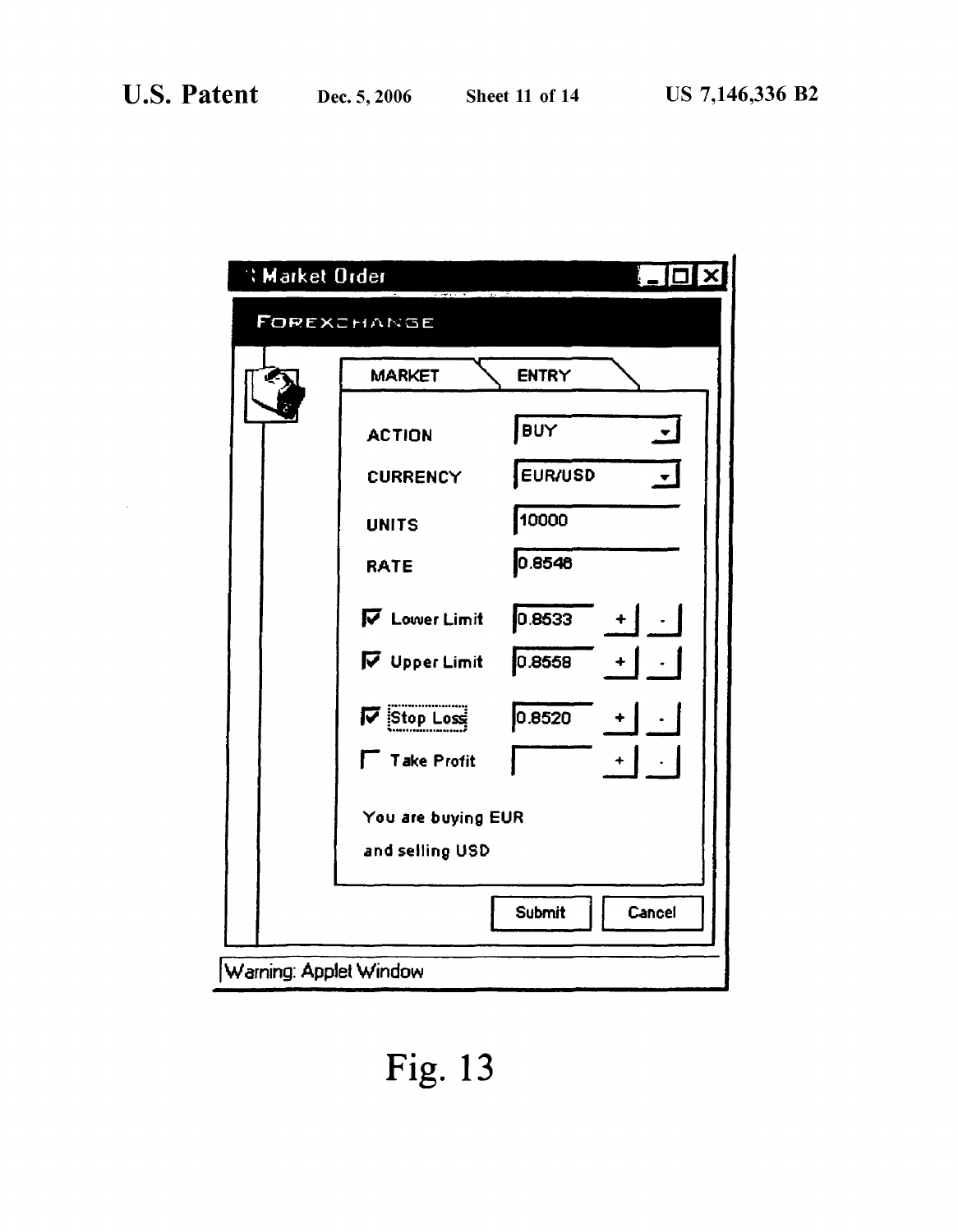| <b>Market Order</b>    |                                                           |    |
|------------------------|-----------------------------------------------------------|----|
|                        | INFO<br>Server accepted market order.<br>Ticket number: 0 | OK |
| Warning: Applet Window |                                                           |    |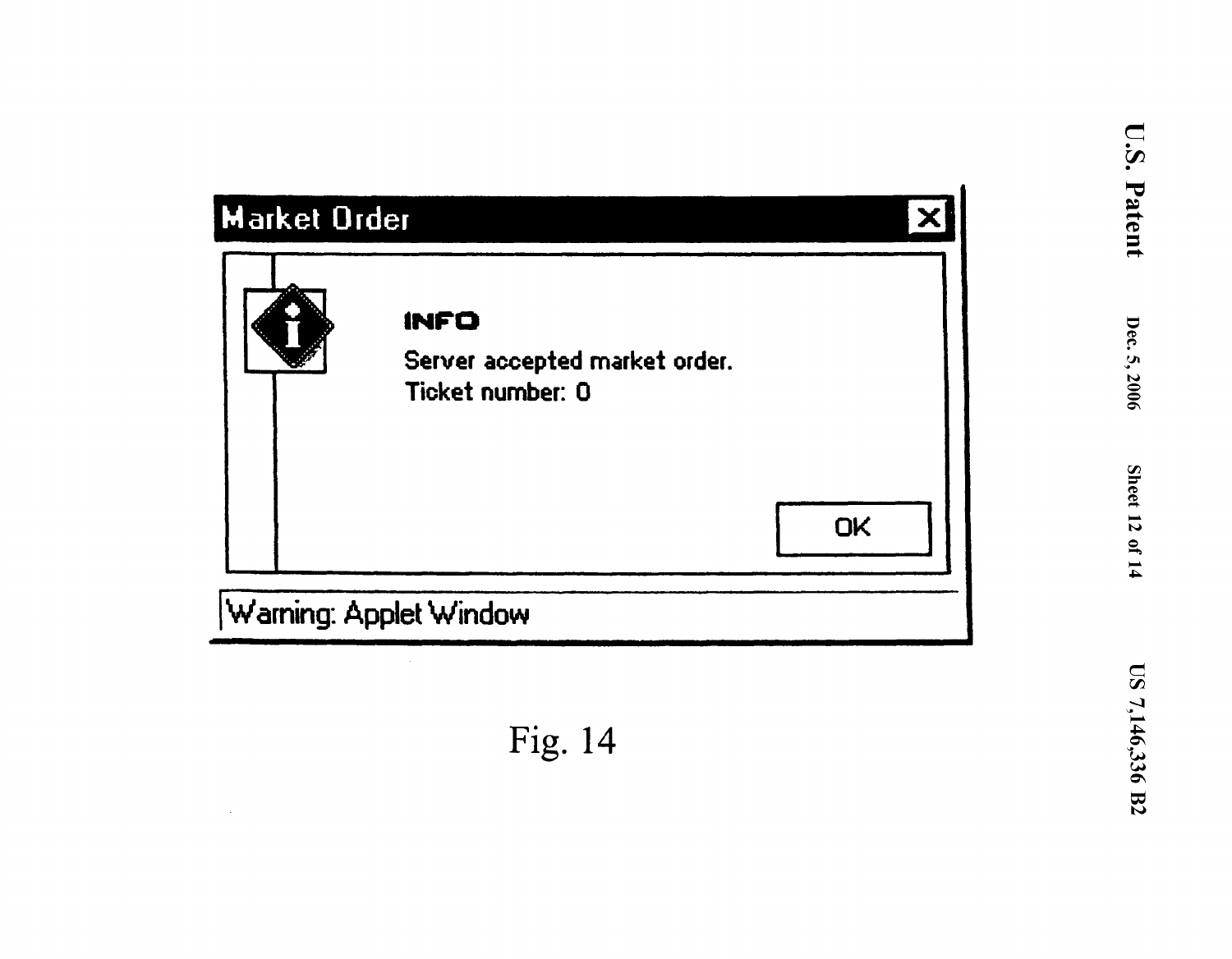| <b>"': Entry Order</b> |                                   |                            |
|------------------------|-----------------------------------|----------------------------|
|                        | FOREXCHANGE                       |                            |
|                        | <b>MARKET</b>                     | ENTRY                      |
|                        | <b>ACTION</b>                     | ¦ ∋u∀<br>$\mathbf{r}$      |
|                        | <b>CURRENCY</b>                   | <b>EUR/USD</b><br>$\div$ 1 |
|                        | UNITS                             | 100                        |
|                        | <b>RATE</b>                       | 0.8546                     |
|                        | Duration                          | $\sqrt{T}$ oday            |
|                        | $\overline{\mathsf{v}}$ Stop Loss | 0.8520                     |
|                        | $\overline{V}$ Take Profit        | 0.8571<br>$+$ 1            |
|                        | You are buying EUR                |                            |
|                        | and selling USD                   |                            |
|                        |                                   |                            |
|                        |                                   | Submit<br>Cancel           |
| Warning: Applet Window |                                   |                            |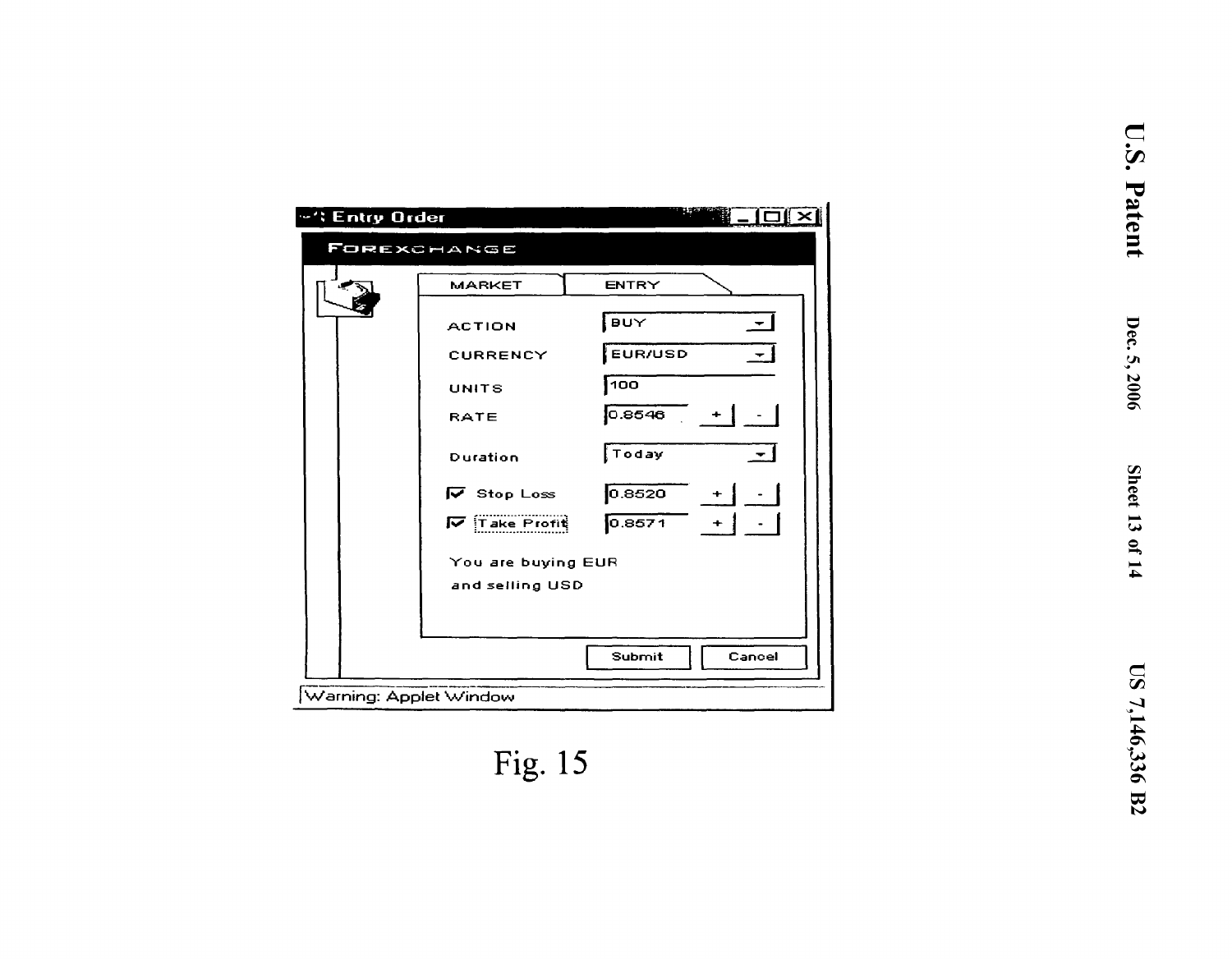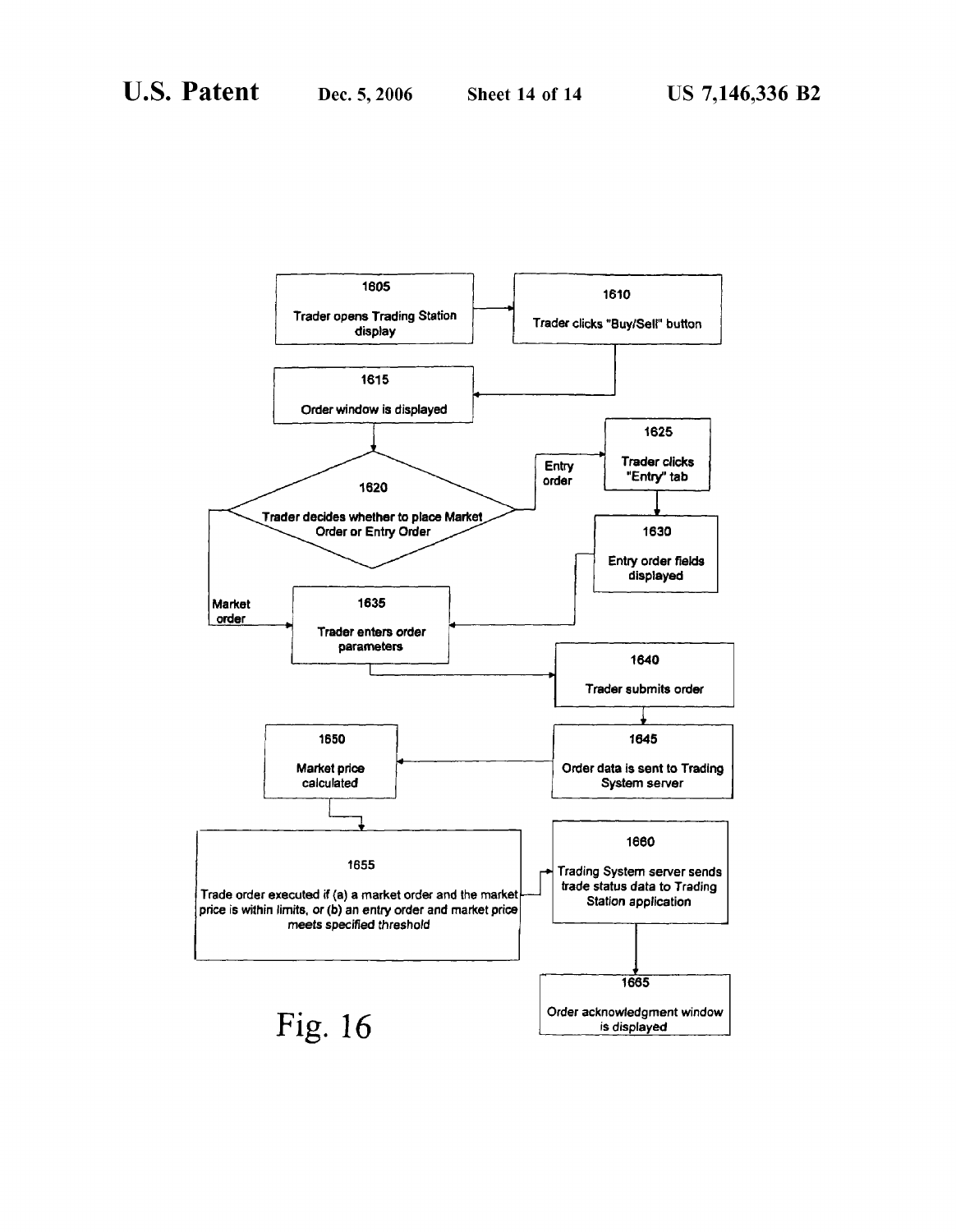#### **CURRENCY TRADING SYSTEM, METHODS, AND SOFTWARE**

#### CROSS-REFERENCE TO RELATED APPLICATION

This application claims priority to U.S. provisional application No. 60/274,174, filed Mar. 8, 2001, and incorporates the entire contents thereof herein by reference.

#### FIELD OF THE INVENTION

The present invention is related to currency trading; more particularly, the invention is related to trading currency over a computer network.

#### BACKGROUND

In a traditional on-line currency market, a trade occurs through three steps: (1) the trader specifies to a dealer the  $20$ currency pair and the amount that he would to trade (but does not specify whether he would like to buy or sell); (2) the dealer specifies to the trader both a bid and an ask price and gives the trader several seconds to respond (the dealer not knowing whether the trader will buy, sell, or reject the <sup>25</sup> offer); and (3) the trader either rejects the offer or specifies whether he is buying or selling (his response must occur within a time frame of a few seconds).

Internet is somewhat impractical because of Internet delays: the trader might not actually have a few seconds to respond before the dealer withdraws the offer. Thus, there is a need for a system and method of on-line currency trading that is based on a trading model that is superior to the three-way handshake described above.

Another problem is that many corporations have firewalls that restrict access to the corporate network, and that typically restrict access to the Internet (and to well-known services such as email, the World Wide Web, etc.) from  $_{40}$ within the corporation. This inhibits the ability of on-line trading systems to access information from and transfer information to users behind corporate firewalls.

#### **SUMMARY**

The present invention overcomes the above-described and other disadvantages of previous currency trading systems and methods. In one aspect, the present invention comprises a system for trading currencies over a computer network. A  $_{50}$  ment. preferred embodiment comprises: (a) a server front-end; (b) at least one database;  $(c)$  a transaction server;  $(d)$  a rate server; (e) a pricing engine; (f) an interest rate manager; (g) a trade manager; (h) a value at risk server; (i) a margin control manager; (j) a trading system monitor; and  $(k)$  a  $55$ hedging engine. Each of these components is described in detail below in the Detailed Description section.

In another aspect, the present invention comprises methods for trading currency over a computer network. In one embodiment, a preferred method comprises: (a) transmitting 60 currency market information over a computer network to an end user; (b) receiving a currency trade order from the end user, wherein the currency trade order comprises limits within which the currency trade will be acceptable to the end user; (c) calculating a market exchange rate for the currency 65 trade order; and (d) executing the order if the market exchange rate is within the specified limits.

**2** 

In another embodiment, a preferred method comprises: (a) transmitting currency market information over a computer network to an end user; (b) receiving a currency trade order from the end user, wherein the currency trade order 5 comprises a threshold exchange rate; (c) calculating a market exchange rate for the received currency trade order; and (d) executing the order (1) if the market exchange rate is or goes above the threshold exchange rate and the order is a sell order, and (2) if the market exchange rate is or goes below 10 the threshold exchange rate and the order is a buy order.

In a further embodiment, a preferred method comprises: (a) receiving currency market information over a computer network from a trading system server; (b) transmitting a currency trade order to the trading system server, wherein the currency trade order comprises limits within which the currency trade will be acceptable; and (c) if a market exchange rate is within the specified limits, receiving information from the trading system server indicating that the currency trade order was executed.

In another embodiment, a preferred method comprises: (a) receiving currency market information over a computer network from a trading system server; (b) transmitting a currency trade order to the trading system server, wherein the currency trade order comprises a threshold exchange rate; and  $(c)$  if  $(1)$  the applicable market exchange rate is or goes above the threshold exchange rate and the order is a sell order, or (2) the applicable market exchange rate is or becomes below the threshold exchange rate and the order is a buy order, receiving information from the trading system But performing such a three-way handshake over the server indicating that the currency trade order was executed.

> In another aspect, the present invention comprises software for currency trading over a computer network. In one embodiment, preferred software comprises: (a) software for receiving data over a computer network from a trading 35 system server; (b) software for displaying a first graphical user interface display that: (i) displays continuously updated currency exchange rates in real-time based on data received from the trading system server; and (ii) displays action buttons, including a buy/sell button; (c) software for dis-40 playing, in response to a user clicking the buy/sell action button, a buy/sell window display that: (i) comprises trade order parameter fields; and (ii) accepts trade order data entered into the trade order parameter fields by a user; and ( d) software for transmitting said trade order data to said 45 trading system server over said computer network.

#### BRIEF DESCRIPTION OF THE DRAWINGS

FIG. **1** depicts parties involved in a preferred embodi-

FIG. **2** depicts a graphical user interface of a preferred embodiment.

FIG. **3** depicts modules of a preferred trading system server.

FIG. **4** depicts hardware components of a preferred embodiment.

FIG. **5** depicts a graphical user interface of a preferred embodiment.

FIG. **6** depicts an account summary table display.

FIG. **7** depicts an open trades table display.

FIG. **8** depicts an open positions table display.

FIG. **9** depicts an open orders table display.

FIG. **10** depicts a transactions table display.

FIG. **11** depicts a currency rates table display.

FIG. **12** depicts a currency exchange rate graph display.

FIG. **13** depicts a buy/sell pop-up window display.

FIG. **14** depicts an acknowledgment window display.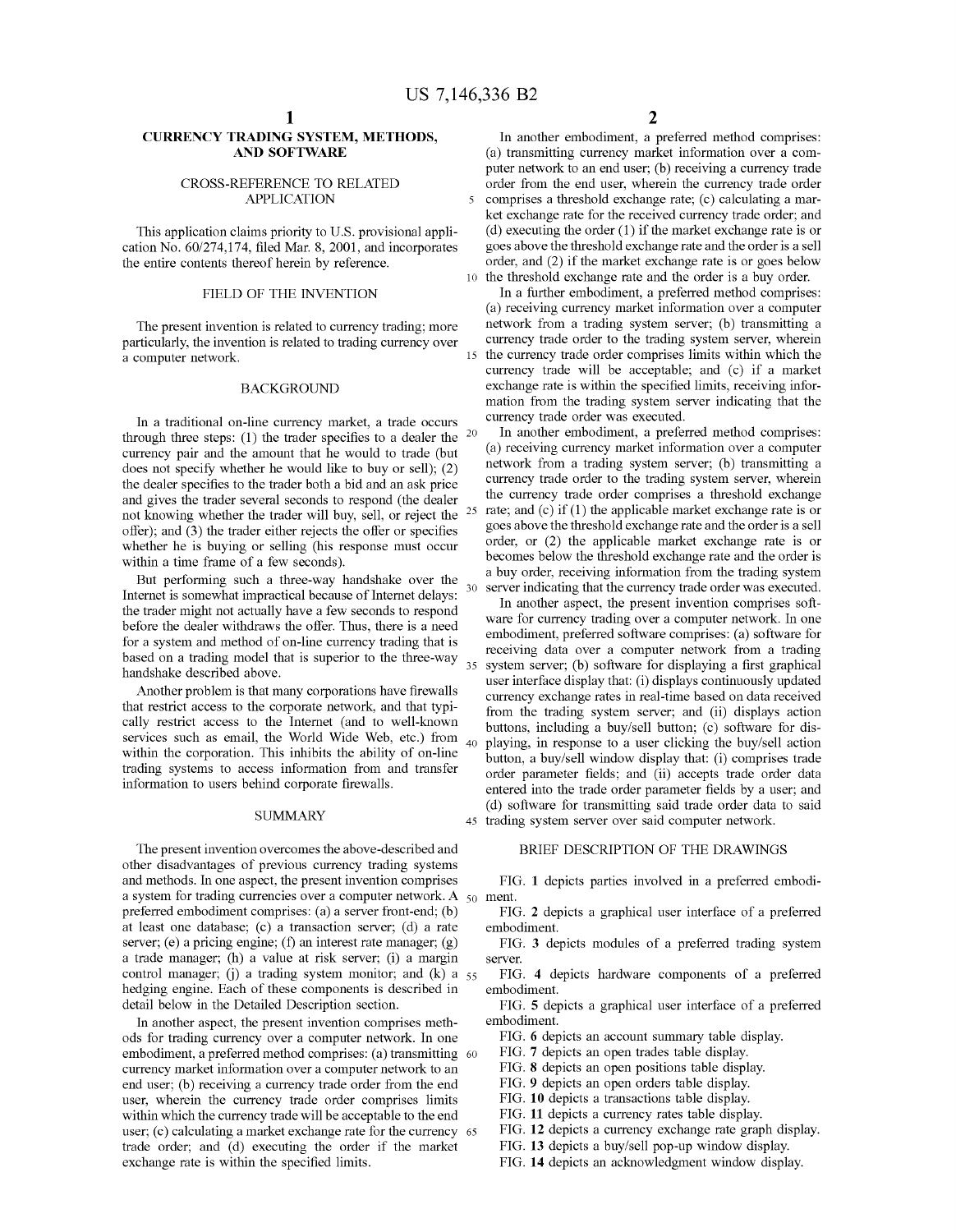FIG. **15** depicts an entry order display.

FIG. **16** depicts steps of a method of a preferred embodiment.

#### DETAILED DESCRIPTION OF PREFERRED EMBODIMENTS

The Currency Trading System of a preferred embodiment (hereinafter "Trading System") of the present invention allows traders to trade currencies over a computer network. 10 Preferably, this computer network is the Internet, and the subsequent description herein is primarily in terms of the Internet. However, those skilled in the art will recognize that the following description also applies to other computer networks. Traders interface to the system using ordinary Web browsers running feature-rich Java applets; they obtain real-time data feeds of current exchange rates, they can analyze past exchange rates using graphical tools, they can review their current portfolio and past trades, and they can place buy and sell orders in the real-time market. Businesses 20 interface to the system using anAPI. Innovative features that set the Trading System apart from the competition are: (i) extremely low spreads on the order of a few basis points, (ii) the ability to trade very small amounts as low as \$1, and (iii) 24 hour a day, 7 days a week availability. This system has  $_{25}$ the potential to revolutionize the way currency trading is done and to open up currency trading to a new, large market segment of investors and speculators for whom currency trading is not feasible today. Moreover, it allows businesses to address their currency exchange requirements in the most 30 cost-effective and efficient way.

A description of the preferred server infrastructure used in the Trading System follows. We first give a brief introduction of the system as a whole.

The Trading System involves three components (see FIG. 35 orders. **1):** (1) traders that are distributed around the world; (2) Trading System servers; and (3) "Partners" consisting of the financial institution(s) through which real currency exchange trades are executed, and from which real-time data feeds are obtained.

Traders communicate with Trading System servers over a secure, encrypted Internet connection to review their accounts, to monitor currency exchange market conditions, or to initiate currency exchange trades. The Trading System servers are preferably connected to the partners' back-office 45 systems, using direct, private lines.

A trader trades with the Trading System similar to the way she currently trades with a broker, except that the trading is over the Web, occurs 24 hours a day, 7 days a week, and allows very small trades with very low spreads. Moreover, an initial deposit, which may be as low as \$20, can be charged to a credit card to get started. Alternatively, the trader can transfer initial funds directly to the Partner bank to be credited to her Trading System account.

The end user interface to the Trading System is a Web page that can be displayed on any standard Java-enabled browser. The Web page (one version is shown in FIG. **2;** a second, preferred version is shown in FIG. **5)** depicts a summary of the trader's current position, recent trading activities, profit/loss performance of the portfolio, and a 60 graphical display of recent past performance of the currencies the trader has positions in, as well as real-time exchange rates.

As discussed above, in a traditional on-line currency valid. market a trade occurs through three steps: (1) a trader 65 specifies a currency pair and an amount he would like to trade (and does not specify whether he would like to buy or

sell); (2) a dealer provides both a bid and an ask price to the trader and gives the trader several seconds to respond (the dealer does not know whether the trader will buy, sell, or reject the offer); and (3) the trader either rejects the offer or 5 accepts the offer and specifies whether he is buying or selling, within the response period set by the dealer.

In the Internet domain, this type of three-way handshake is problematic. The timing constraints are difficult to implement because of frequent delays in transmission over the Internet. To overcome this problem, the present invention uses a "two-way handshake," in which:  $(1)$  a trader specifies in her trade order: (a) a currency pair; (b) a desired amount to trade; (c) whether she wishes to buy or sell; and (optionally) (d) upper and lower limits on an acceptable exchange rate; and (2) a dealer (in this case, a preferred Trading System) executes the trade using the most current "market rates" (as calculated by the system). However, the system only executes the order if the calculated market rate lies above any specified lower limit and below any specified upper limit. Note that this method does not require the use of timing constraints, and thus avoids the Internet-implementation disadvantage of previous methods.

In the present invention, trades can be initiated by the trader at the push of a button. A trading request form pops 25 up with fields properly initialized so as to minimize the number of keystrokes required. A trader may elect to execute a trade right away, in which case the buyer of a currency will buy at the current exchange rate market offer price. Conversely, a trader can sell a currency at the current bid price. A range of automatic trading options is available, including setting bid/offer prices with a certain duration and "all-ornothing" rules. Furthermore, the trader can limit her risks by placing stop-loss orders that are executed automatically. Similarly, she can lock in profits, by issuing take-profit

All communication between the trader's browser and the Trading System server occurs through the Internet, preferably using the strongest available encryption (e.g., 128 bit keys). Moreover, the trader must authenticate herself using 40 private passwords or certification keys obtained from certification authorities, such as Verisign or Entrust.

A request for a market trade preferably proceeds as follows: the trader, at a push of a button, obtains a trade order ticket in a popup window on the browser with key fields pre-initialized (see FIG. 13). When the trade order is issued, again by the push of a button, a message is sent to a Trading System server, where the market price is calculated based on such factors as market data, size of the transaction, time of day, the Trading System's current exposure, and predictions on market direction. The trade order is executed using this market price. (The trader can specify limits, so that the trade occurs only if the price falls within these limits.) As such, the Trading System operates as a market maker. A message is then sent back to the trader with specific trade details, which is displayed in a popup window (see FIG. **14)** on the trader's browser together with a transaction id (for future reference). Moreover, an open orders table (see FIG. **9)** and current portfolio summary table (not shown) is updated to reflect the change.

Alternatively, the trader can issue in a similar manner an entry order (see FIG. **15)** that requests a trade be made when the currency exchange rate reaches a specified threshold. The trader may specify how long the entry order will be

Referring to the attached figures, a preferred embodiment comprises a method of trading that in tum comprises the following steps (see FIG. **16):** At step **1605,** a trader desiring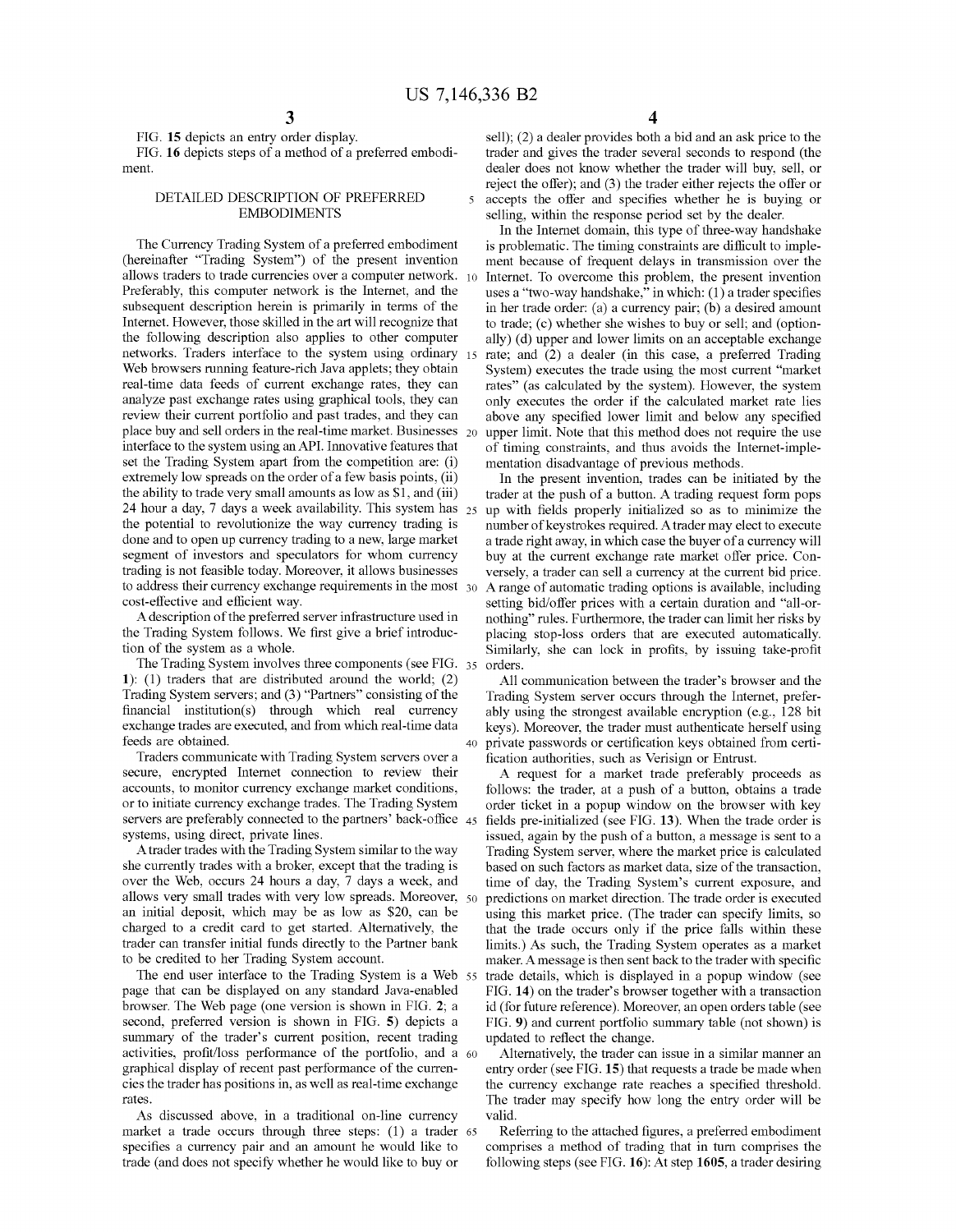to trade opens a Trading Station display, and at step **1610**  clicks a "Buy/Sell" button **510** on the Trading Station display (see FIG. **5).** At step **1615** an order window is displayed (see FIG. **13).** At step **1620** the trader decides whether to place a market order or an entry order. If a market  $5$ order, then the trader proceeds to step **1635** and enters desired order parameters (as shown in FIG. **13).** If an entry order, then the trader proceeds to step **1625** and clicks an "Entry" tab **1320** (see FIG. **13).** At step **1630** entry order fields are displayed (see FIG. **15).** Then the trader proceeds <sup>10</sup> to step **1635** and enters desired order parameters ( as shown in FIG. **15).** 

Once order parameters are entered at step **1635,** the trader submits the order by clicking a "Submit" button **1310** (see FIG. **13)** if the order is a market order, or clicking a "Submit" button **1510** (see FIG. **15)** if the order is an entry order. At step **1645** data describing the order is sent by the Trading Station application to a Trading System server, where the data is stored. At step **1650** a current market price for the currency the trader desires to purchase is calculated. <sup>20</sup> At step **1655** the trader's order is executed if (a) the trader's order is a market order and the calculated market price is within the limits set by the trader in the market order form at step **1635**; or (b) order is an entry order and the calculated market price meets the threshold(s) specified in the Entry  $25$ order form at step **1635.** 

At step **1660** the Trading System server sends trade status data to the trader's Trading Station application. This data includes an indication that the order has been executed, if  $_{30}$ that is the case, and at any rate includes an indication that the order has been received. At step **1665,** the Trading Station application displays an order acknowledgment window (see FIG. **14)** that displays order status information.

Over time, the Trading System will accumulate an imbal- 35 ance in its currency portfolio and, at times, it will need to neutralize its risk exposure to adverse currency fluctuations. The Trading System Pricing Engine can influence its exposure by setting its price quotes accordingly. Moreover, it can close out its positions periodically or take hedging positions 40 latest currency rates so that the traders can update the by executing larger trades through its Partners. Preferably the Trading System's positions are managed based on stateof-the-art trading models. Preferred trading models are described in U.S. patent application Ser. No. 09/855,633, filed May 14, 2001, the contents of which are incorporated herein by reference, as well as U.S. provisional application No. 60/274,174, filed Mar. 8, 2001.

The Trading System servers preferably operate 24 hours a day, 7 days a week. These servers interface with the traders over the Internet on the one hand and on the other hand with 50 the Partner's back-office operations. Using standard, stateof-the-art database technology, it maintains the accounts of all traders and executes trades issued by the traders. The Trading System thus plays the role of a market maker in that it internally aggregates all trades and only occasionally 55 balances its internal positions by trading larger sums through the Partner. These larger trades are issued to the Partner in an automated way. The Trading System also takes hedging positions so as to minimize risks on the unbalanced portions of the traders' account aggregates.

#### Partner's Role

The Partner maintains all actual funds. It is the source and target of all fund transfers to and from customers; it maintains the aggregate accounts; and it executes all trades issued 65 automatically by the Trading System servers. From a legal point of view, all funds must be maintained in money market

instruments. Hence, the Partner will maintain a Long and a Short money market fund for each currency supported.

Overview of Currency Trading System Server Internal Design

The Trading System server architecture is designed to be: (1) modular, in order to: (a) simplify development (timeto-market); (b) easily allow extensions and modifications; (c) ensure correctness and robustness, and (d) keep it maintainable;

(2) efficient, in order to provide fast response times to online users and minimize the computational and networking resources required to support the service;

(3) scalable, in order to support (with suitable computing infrastructure) a large number of online users and high transaction volumes; and

( 4) fault resilient, so that any individual failure of a computing node or network connection does not interrupt service.

The Trading System server software preferably runs exclusively on Unix platforms, and is composed of the following modules, each with a distinct set of responsibilities (see FIG. **3):** 

(1) Database (DBMS) **310.** This is the heart of the server. It keeps track of customer profile information, all customer accounts and all transactions, and ensures that atomicity, consistency, independence, and durability ("ACID") properties are maintained. The database is the reference point for all information kept by the system.

The database is preferably a standard commerciallyavailable SQL database, configured for full replication for reliability, availability, and improved performance. The preferred embodiment is based on IBM's DB-2 product line, but Oracle, for example, could also easily be used.

(2) Server Front-end **315.** The server front-end **315** is responsible for all communication with the Web-based clients. It supports both persistent and non-persistent connections to the traders. The persistent connects are used primarily for periodic (i.e., every few seconds) transmission of the currency graphs and tables in real-time. Using persistent connections significantly reduces protocol processing overhead and reduces network bandwidth requirements. Nonpersistent connections are used for all transaction-oriented requests, such as orders, transaction history requests, logins, etc. All transaction-oriented communication between the trader browsers and the Server Front-end occurs fully encrypted, while rate information is transmitted in unencrypted form for efficiency reasons.

Traders preferably communicate with the server using a request-response type of protocol. The Server Front-end **315**  interprets each request it receives and, for each, takes appropriate action. For login requests, it sets up appropriate data structures so that all future requests can be serviced in the most efficient way. It also sets up encryption keys for secure communication, and logs the start of a new session with the Transaction Server. For rate requests, it returns the requested rates it obtains from the rate server. For orders, it executes the orders by issuing appropriate requests to the 60 transaction server after checking the margin requirements, the availability of funds, and using rates as determined by the pricing engine. For stop-loss/take-profit and fixed-price orders (that may get executed in the future), the Trade Manager **365** is also informed. For each trade that gets 65 executed, the Hedging Engine **340** and Margin Control **350**  modules are informed, so that they always have an up-todate snapshot of the state. For transaction history, the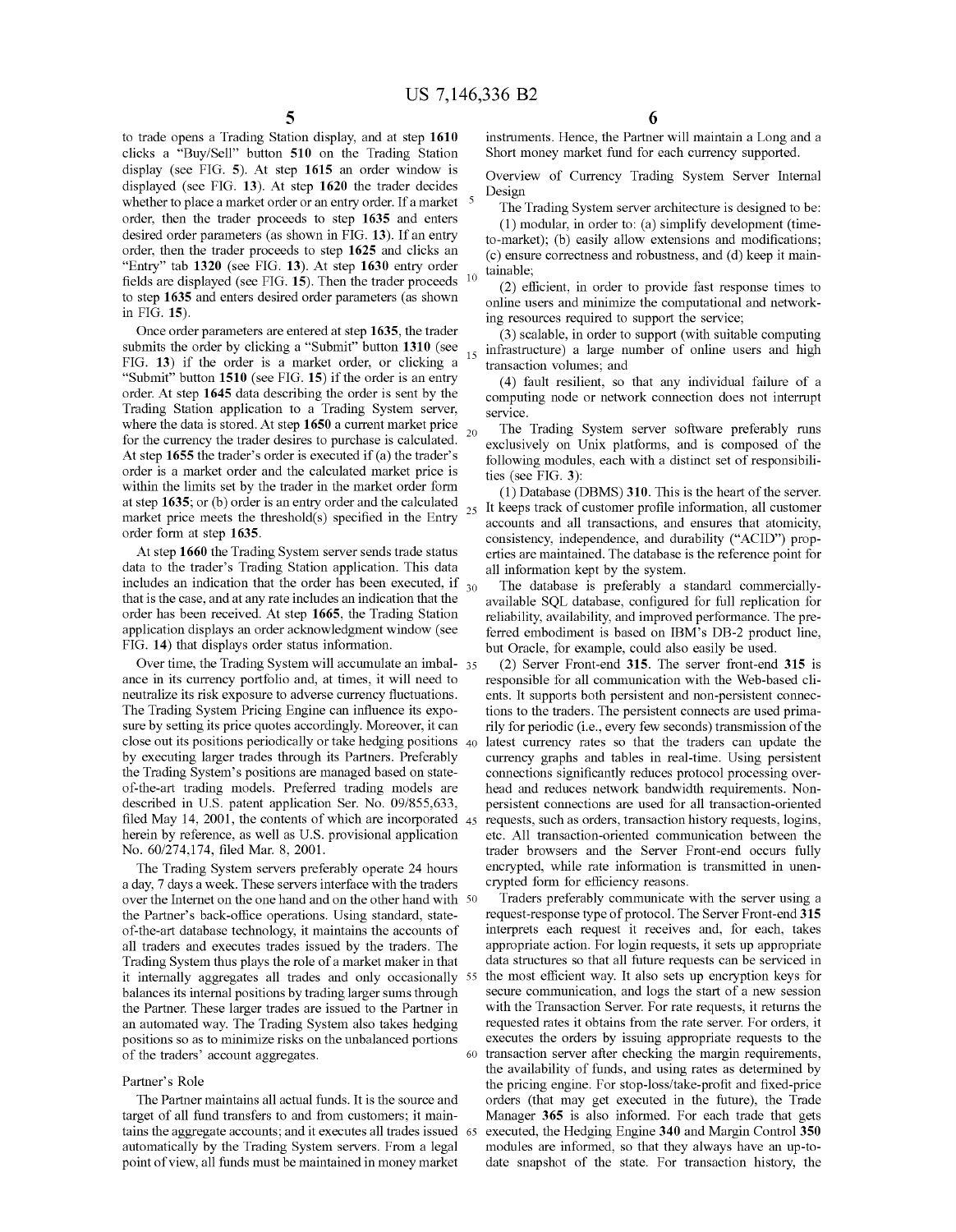appropriate information is returned to the client after obtaining it from the Transaction Server **355.** 

The Server Front-end **315** also encapsulates a standard Web server (a la Apache), that services other trader requests that entail formatted text; this includes all of the Help pages, <sup>5</sup> large transaction history requests, and server monitoring information. The Server Front-end **315** also acts as a Firewall.

Internally, the Server Front-end **315** is structured as a set of threads that service one request after another. The threads allow concurrent request servicing so that many requests can be serviced in parallel.

(3) Rate Server/Pricing Engine **325.** The Rate Server obtains currency exchange rate information from a variety of external rate sources and stores it locally. The Pricing Engine computes the currency exchange rates that the traders see and that are used for trading. These are computed the "original" principal) at time  $t_{k-1}$ , and from the currency exchange rates obtained from the external rate sources, the directional movement and volatility of the 20 market, the current Trading System exposure and a number of other parameters. The computed rates are made available to the other modules of the system, and are also stored on persistent media. Various methods of calculating such rates are known to those skilled in the art. A preferred method is 25 Since there are 31,536,000 seconds per year, described in U.S. patent application Ser. No. 09/764,366, filed Jan. 18, 2001, to Müller et al.

Traders can request historical rate data so that they can graphically display the movements of any pair of currencies. The Rate Server serves such requests and preferably has 30 several years of currency exchange rates available for this purpose.

all of the frequently and recently requested rates so as to all of the frequently and recently requested rates so as to  $\frac{35}{2}$  tenth, hundredth, or other fraction of a second. If interest is minimize the number of disk accesses required.

(4) VAR (Value at Risk) Server **320.** This server obtains and serves Value at Risk information. Various methods of calculating VAR are known in the art. A preferred method is disclosed in U.S. Provisional Patent Application No. 60/200, <sub>40</sub><br>742, filed May 1, 2000, to Müller.

(5) Transaction Server **355.** This server encapsulates all transaction functionality and communicates the transactions to the Database 310 server (which runs on a separate host) the transaction server. The Trade Manager 365 consists of after validating the transactions. The Transaction Server **355**  also updates all other modules that need to be informed of new transactions. Finally, the Transaction Server **355**  informs the currently online traders when a transaction (that may have been issued by a stop-loss, take-profit, or limit order daemon or by the Margin Control Manager) takes  $50$ place.

the Transaction Server **355.** (6) Interest Rate Manager **360.** The Interest Rate Manager **360** periodically (for example, every few minutes, every few seconds, or tick-by-tick) goes through all trader accounts to compute the interest rate due or owed based on the instru- 55 ments currently in the portfolio, each resulting in a transaction of the trader account. The portfolio information is obtained through the Transaction Server **355.** The interest rates used are obtained from external sources, and the history of interest rates are stored on persistent storage. 60 Because real-time (or near real-time) information is used, the Interest Rate Manager is capable of calculating, paying out, and collecting interest by the second. Interest calculation formulas are known to those skilled in the art, and any appropriate formula can be used in the Interest Rate Man- 65 ager without departing from the scope of the invention. An example is the formula

**8** 

$$
A = P\left(1 + \frac{r}{m}\right)^{mt}
$$

where P is the principal, r is the annual interest rate, t is the time (in years) over which interest is earned, m is the number of times per year that interest is compounded, and A is the amount owed (principal plus interest). The interest earned during time t is A-P. Thus, for example, if the annual interest rate is 3%, and the interest is compounded daily, then the interest  $I_k$  earned over each time period  $T_k=t_{k-1}$ , where each  $t_k$  is a clock-time (i.e., a particular day-hour-minutesecond-fraction-of-a-second) to the nearest second (thus  $T_k$ is in seconds), is calculated according to the formula  $I_k = A_k - I_k$  $P_k$ , where  $P_k$  is the principal (the amount earning interest, not

$$
A_k = P_k \bigg( 1 + \frac{0.03}{365} \bigg)^{\frac{365T_k}{31,536,000}}.
$$

$$
\frac{T_k}{31,536,000}
$$
 is

the time in years over which the interest is being calculated. For fast response time, the Rate Server caches in memory Similar formulas can be used when  $t_k$  is given to the nearest compounded continuously, those skilled in the art will recognize how to apply the well-known formula *A=Per'*  appropriately. Thus, to calculate interest on a tick-by-tick basis, the above formulas can be used, with  $T_k$  representing time between ticks.

> (7) Trade Manager **365.** The Trade Manager **365** continuously checks whether a trade should be executed on behalf of a trader, and if so executes the trade by interacting with multiple subcomponents: (a) a stop-loss daemon continuously checks to see whether stop-loss orders should be executed and, if so, executes them through the Transaction Server **355;** (b) a take-profit daemon continuously checks to see whether take-profit orders should be executed and, if so, executes them through the Transaction Server 355; and (c) a limit-order daemon continuously checks to see whether a limit order should be executed and, if so, executes it through

> The daemons continuously monitor the current rates to determine whether action is required. Moreover, each of the daemons caches in memory all of the orders that it may need to execute. They keep the orders suitably sorted so that they can take fast action when necessary; for example, the stop-loss daemon sorts the orders in descending order of stop-loss price, the take-profit in ascending order of takeprofit price.

> (8) Margin Control Manager **350.** This module continuously monitors the margin requirements of all trader accounts. When necessary, the Margin Control Manager **350**  will liquidate some (or all) of a trader's holdings. It caches in memory all of the information necessary for this computation, sorted in decreasing order of risk, so that it can take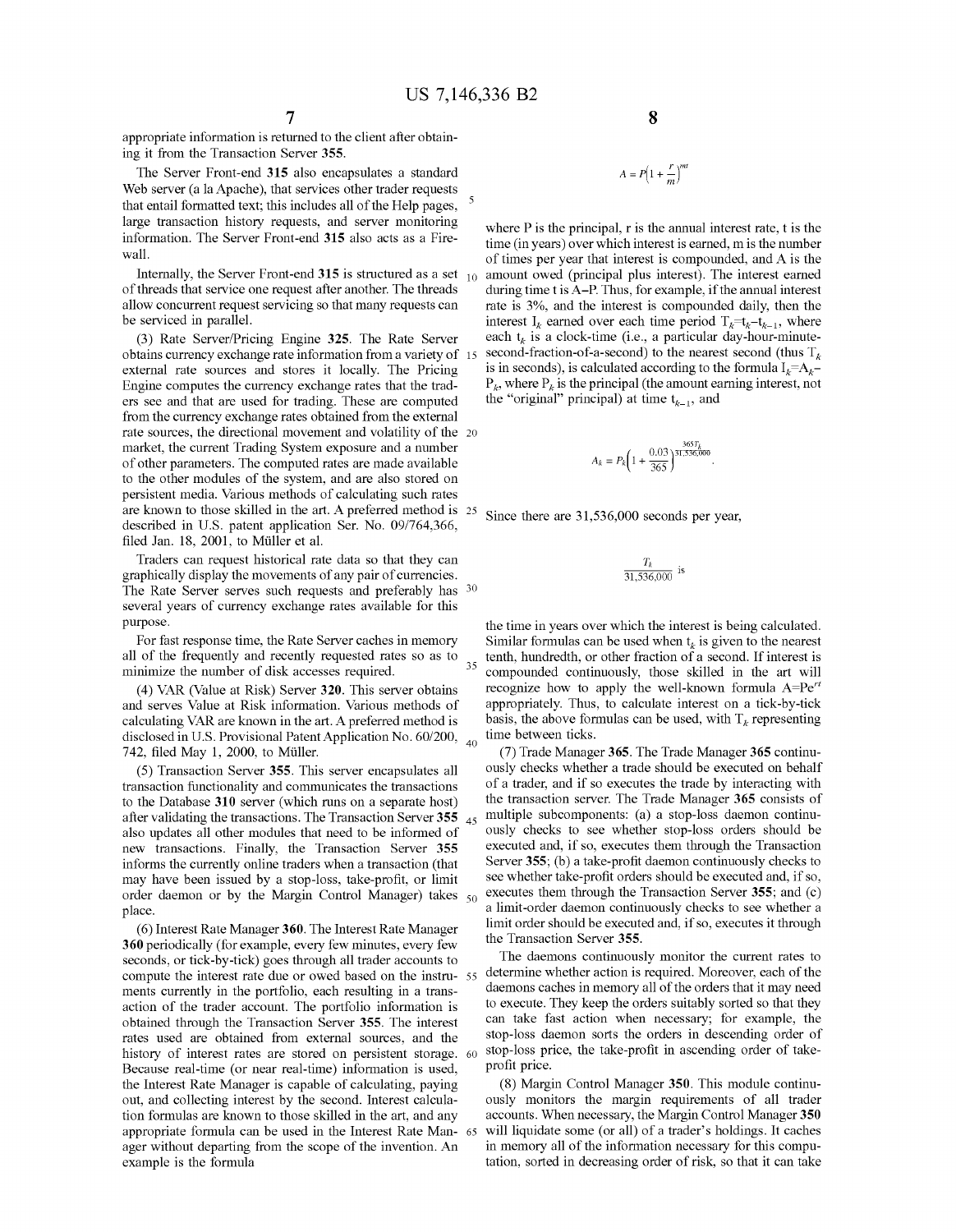swift action when necessary. Holdings are liquidated through the Transaction Server **355,** when necessary.

(9) Trading System Monitor **330.** This module continuously monitors the current state of the Trading System. Among others, state parameters include: (a) current Trading 5 System currency positions; (b) current margin situation; (c) a summary of stop-loss, take-profit, and limit orders that exist; (d) the number of currently online users; (e) the number, size and type of trades executed per second; and (f)

This information is made available (a) to the Pricing Engine **325** (where it is used to set the currency exchange rates made available to the traders), (b) to the Hedging Engine **340** so that it can determine when to issue trades with the Partner Bankend Bank, and (c) to system operators and Trading System financial engineers in real time via a featurerich Web interface. Moreover, this information is logged on persistent storage for later, off-line analysis.

(10) Hedging Engine **340.** This module continuously monitors current Trading System currency positions, the  $20$ positions held in the trader accounts, recent trading activity, and the market direction and volatility to determine when to issue a trade with the backend Partner Bank. Various methods of performing such calculations are known to those skilled in the art. The Hedging Engine **340** preferably uses the hedging tool described in U.S. patent application Ser. No. 09/764,366, filed Jan. 18, 2001, to Muller et al., the contents of which are incorporated herein by reference.

(11) Partner Bank Interface **335.** This module communicates directly with the backend Partner Bank to issue trades and obtain account information.

(12) Computer Systems Monitor **345.** This module continuously monitors the operation and state of the computer systems on which the Trading System is running. Besides  $35$ error conditions, such metrics as memory, processor, disk, and network utilization; paging activity; the number of packets sent over the various networks; the number of transactions; and the number of processes and threads are of interest. This information is made available to system opera- $_{40}$ tors in real time via a feature-rich Web interface and local consoles. In addition, it is stored on persistent storage for later, off-line analysis.

The Server modules described above are structured so that they can run independently as separate processes that can be 45 independently mapped onto an arbitrary computer within a cluster. Moreover, each of the modules can run in replicated form, providing both fault tolerance and increased throughput.

Preferred Physical Organization of the Trading System Server

A Trading System Server of a preferred embodiment runs on a hardware base consisting of a cluster of hosts and disk farms connected by networks. All of the hardware compo-  $_{55}$ nents are preferably replicated for fault tolerance, as depicted in FIG. **4.** 

The cluster is connected to multiple ISPs so that if one ISP goes down, traders can still communicate with the server. The ISPs are connected to the Server through a pair of  $_{60}$ routers **410** that monitor each other; if one of them goes down, then the other will automatically take over.

For security reasons, the Database **310** is on a separate back-end network; this way, it is not connected directly to the Internet and can only be accessed by the Transaction 65 Server **355.** The Database **310** is setup in a dual configuration, so that the system can continue operating with a single

database failure. All disks are mirrored, again, so that any single disk failure will not result in a loss of data.

All of the other server processes run on a cluster of servers **420,** connected to the Internet routers **410** on the one side, and connected to the backend database **430** on the other side. A virtually unlimited number of servers can be used in the cluster, allowing the system to scale up to support a large number of users. The servers can be partitioned by functionality, allowing specialized servers to be used, optimized a summary of the account positions held by the users. <sup>10</sup> for the particular functionality. For example, the Rate Servers **325** need minimal CPU power, and only a limited amount of memory. They also can be replicated easily without the introduction of any complexity or overhead. Hence, smaller, less costly hardware can be used for this purpose.

> After login, traders typically communicate with a particular server in "sessions" for performance reasons. Using sessions improves cache locality, resulting in far fewer database accesses, and it allows the cost of creating session encryption keys to be amortized over many communication actions. For load balancing purposes, the trader software is directed to henceforth communicate with the least loaded server at the time when the trader first logs in. In case of severe load imbalances, individual traders are redirected to 25 new, less loaded servers. If any of the servers crashes, then the client software that was communicating with the crashed server will detect the failure and automatically (transparently to the user) go through a new login procedure.

## 30 User Interface Description

#### **Overview**

The following is a description of a preferred user interface of a preferred Trading System. The main user interface display is called a "Trading Station," and it is used for all interactions with the trading system by a trader, such as analyzing changes in currency exchange rates, reviewing the trader's current currency positions, reviewing the trader's past transactions, or issuing buy and sell requests. The key features of the Trading Station are that: (1) it runs on any of the popular Web browsers connected to the Internet; (2) it displays continuously updated currency exchange rates in real-time; (3) it displays all pertinent information in one window; and (4) all interaction with the server occurs over fully-encrypted Internet connections.

#### System Requirements

The User Interface is preferably implemented in Java so as to run on any browser with  $JDK1.2$  support, which 50 includes all Netscape Navigators versions 4.2 and up as well as Microsoft's Internet Explorer versions 5.0 and up. The Trading Station is preferably supported for Windows 95, Windows 98, Windows 2000, Windows NT, Linux, Sun Solaris, and other Unix-based operating systems.

If operated from behind a firewall, then the Trading Station may operate properly only if the firewall allows HTTP requests to Port **90.** Many corporations have firewalls that restrict access to the corporate network to well-known services such as email. Typically this restriction is accomplished by restricting the ports that may be used. For example, Port **80** is typically used for http (Web-based) traffic. Some firewalls inspect traffic going through Port **80**  to ensure that the port is being used only for Web-based traffic. This is problematic for trading systems that do not use http messages-it causes users behind corporate firewalls to be inaccessible. However, a preferred embodiment of the present invention overcomes this obstacle by prefac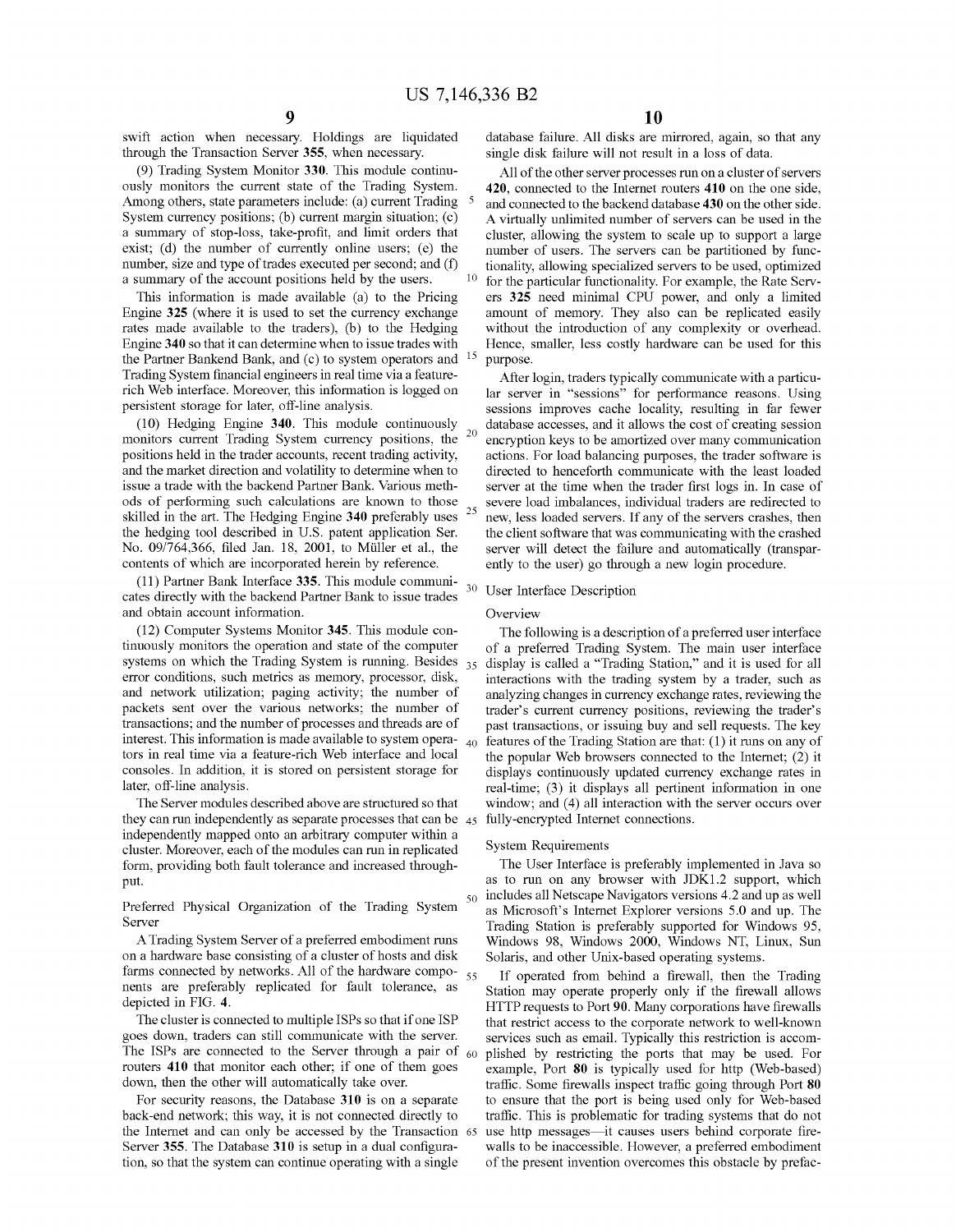ing Trading System messages with standard http headers to make them appear to be http requests and responses, even though they are not.

#### Log In Procedure

In order to log in, a trader must be a registered user. Registering is preferably free and can be accomplished by clicking on a "new users" link on a login page. Logging in requires a user to provide a user-ID and password. If a trader forgets her password, she can click on the "forgot your  $_{10}$ password" link and fill in the information requested; her password will be then be emailed to her.

If user-ID and password are entered correctly, a small window appears indicating that the Trading Station is being loaded. After a short time, a larger window appears with the 15 Trading Station Graphical User Interface shown in FIG. **5.**  Once the Trading Station is properly loaded, the contents of the small window is changed to include a number of useful links. It is important that this small window not be closed while the Trading Station is to remain in operation, although  $20$ it may be minimized so as not to be in the trader's way. (This small window is necessary due to the limitations of typical Java implementations on most browsers that would otherwise not allow a trader to continue browsing the Web while which not anow a uader to commute prowsing the Web winner. Station will remain open, but currency rates will no longer the User Interface is active.)

#### Main Window of Trading Station

The Trading Station user interface is shown in FIG. **5.** It can be resized to a convenient size, by using the standard resizing mechanisms supported by the trader's operating  $_{30}$ system's windowing system.

The Trading Station is preferably partitioned into a number of components that each serve a different purpose:

(A) Action buttons: a vertical panel located on the left hand side of the Trading Station contains a set of action buttons that allow a user to perform the most common operations.

(B) Menus: a set of pull-down menus across the top allows a user to invoke additional operations.

(C) Account summary: an area in the middle of the Trading Station that gives a summary of the user's account.

(D) Table: an area located across the top of the Trading Station that is used to display various information in tabular format. The information displayed depends on the most recently clicked Action Button. It might display currently held instruments, current open positions, or a history of recent transactions.

(E) Currency rates: an area at the bottom left that displays various currency rates. These rates are continuously  $\frac{1}{50}$ updated in real time.

(F) Graph: located at the bottom-right comer, graphs display currency rates over time. The graphs are also updated in real-time as new rates become available.

Subsequent sections describe each of these components in 55 detail.

#### Action Buttons

The Trading Station preferably has the following action buttons in a panel on the left side. Clicking the appropriate  $_{60}$ button will invoke the described operation:

Buy/Sell: Pops up a Buy/Sell window, from which a trader can issue trade requests. (See the description of the buy/sell window (FIG. **13)** for more information.)

Positions: Displays the currently open positions in a table. (See the description of the Open Positions Table (FIG. **8)** for the contents of the table.)

Trades: Displays the currently open trades in a table. (See the description of the Open Trades Table (FIG. **7)** for the contents of the table.)

Orders: Displays the open orders (that may be executed 5 some time in the future) in a table. (See the description of the Open Orders Table (FIG. **9)** for the contents of the table.)

History: Displays a recent history of the trader's transactions in the table. (See the description of the History Table (FIG. **10)** for contents of the table.)

Analysis: Pops up a new browser window with access to a number of analysis tools that might help in making trading decisions.

News: Pops up a new browser window with the latest currency news.

Forums: Pops up a new browser window with access to a number of forums (sometimes known as newsgroups) that allow a trader to participate in discussions with other traders and currency trading experts.

#### Pull-down Menus

There are preferably 5 pull-down menus (not shown), each offering different operations or services:

Connection Menu: (1) Disconnect: disconnects the Trading Station from the Trading System server. The Trading be updated, and transactions will not be possible. (2) Connect: connect the Trading Station to the server, so the trader is back on line. (3) Quit: quit and exit this application.

Account Menu: (1) Transaction history: pop up a new browser window to display an extensive list of all transactions that occurred on a trader's account. See the Transaction History section (relating to FIG. **10)** for a description of what is displayed. (2) Clear account balance and P/L: for those who have incurred large losses on their account, this operation allows a trader to start over again with a cleared P/L and new funds in the account. This feature is primarily useful when an account on the Trading System is used as a game-i.e., no real money changes hands. (3) Add funds to account: for a game account, add funds to the account for a real money-account, transfer money into the account from<br>the trader's credit card or obtain instructions on how to wire transfer money into the trader's account. (4) Buy/Sell: issue a trade or market order (see FIG. **13).** (5) Open positions: display the open positions in a table (see FIG. **8).** (6) Open 45 trades: display all open trades in a table (see FIG. **7).** (7) Open orders: display all open orders in a table (see FIG. **9).**  (8) Recent transaction history: display the most recent transactions in a table (see FIG. **10).** 

Commands Menu: (1) Change passwords. (2) Graph: specify the currency pair to be displayed in the graph.

Information Menu: (1) Interest rates: display interest rate information in a separate browser window. (2) Market News: display up-to-date currency market news in a separate browser window. (3) Analysis tools: use an analysis tool in a separate window. (4) Forum: participate in various forums related to currency trading. (5) Rankings: see a list of the most successful currency traders using the Trading System.

Help Menu: (1) Documentation: links to descriptive documents. (2) About: display software version number and credits. (3) Debug: display debugging information in a new window.

#### Account Summary

The account summary display (see FIG. **6** for an example) is a small table that provides a summary of the trader's account status. It preferably shows: (1) Account Balance: the amount of the trader's cash holding in the trader's account. (2) Realized P/L: the amount of profit or loss the trader has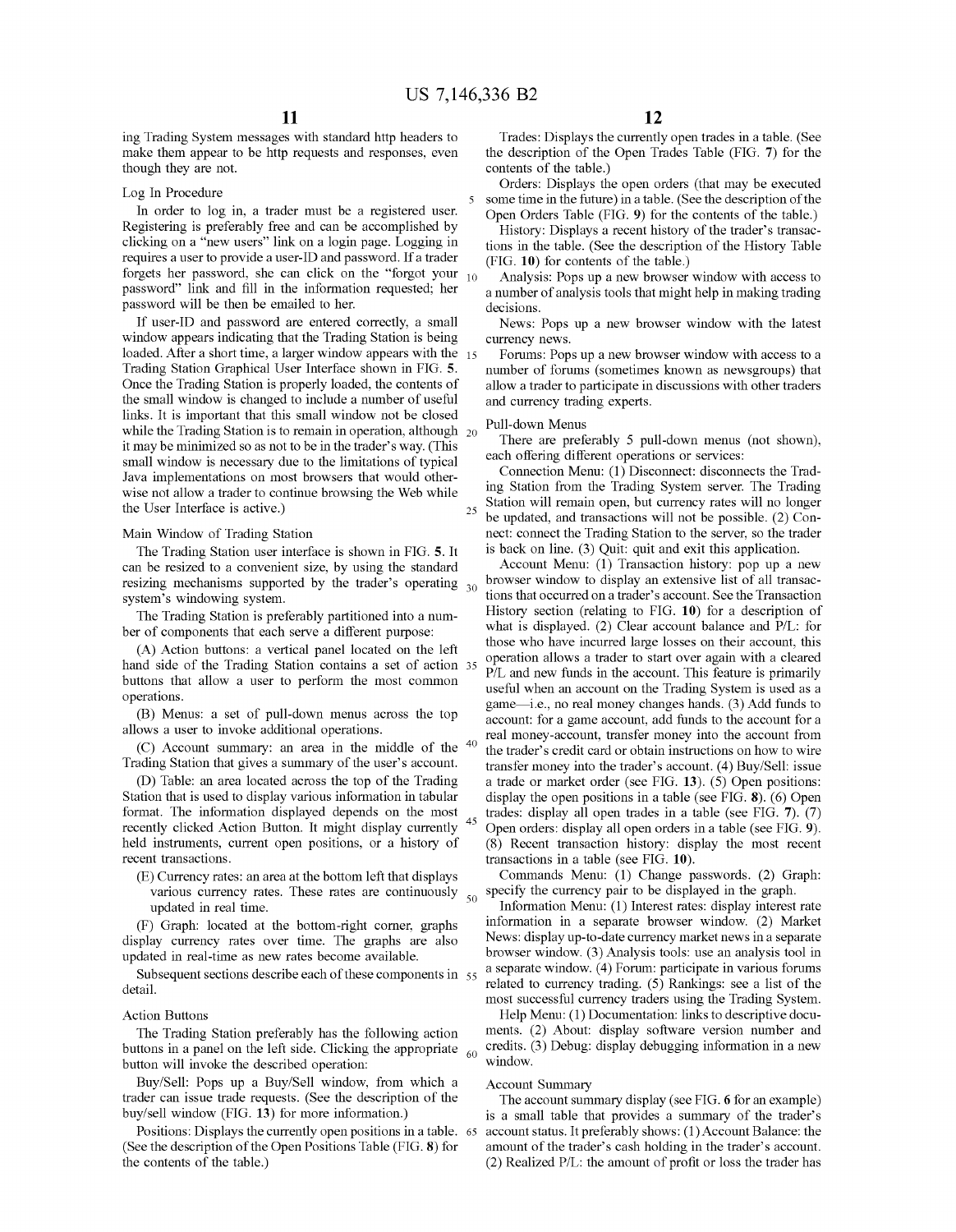incurred with the trader's trading activity to date. (3) Unrealized P/L: the amount of profit or loss that the trader holds with the trader's current open positions. If the trader clears all of his open positions, then this amount would be added to the Realized P/L amount. (4) Margin Used: the amount of 5 the trader's account balance and unrealized P/L tied up for margin purposes. (5) Margin Available: the amount of the trader's account balance and unrealized P/L available as margin for new trading transactions.

This information is preferably continuously updated in 10 real-time to take current market conditions into account. Moreover, the information is always shown in the trader's right (not all are shown in FIG. 8): home currency.

#### Tables

The table area of the Trading Station shows different information depending on the last Action Button-selected. It can include: (1) open trades; (2) open positions; (3) open orders; and (4) transaction history. The default is open positions.

How the information in the table is displayed can be controlled in two ways: (1) Scroll bars are used to scroll the table up or down, allowing a trader to see information that is hidden from view. (2) Sorting can be achieved by clicking on a column header, which causes the table to be sorted so that the column is in increasing or decreasing order. Clicking  $25$ once sorts the column in increasing order; clicking again sorts it in decreasing order.

For all tables except Transaction history, clicking on a row of the table will cause a pop-up window to appear, offering 30 further actions for that open trade, position, or order.

#### Open Trades Table

The open trades table (see FIG. **7)** shows a list of the trader's currently open trades. The table preferably has 9 colunms, described from left to right (not all are depicted in 35 Open Orders Table FIG. **7):** 

(1) Short/Long: Indicates whether the position is short or long.

(2) Ticket Number: a number that uniquely identifies an open trade. A trader can use this number as a reference for 40 inquiries to the Trading System or its operators, or to search for particular entries in the transaction history table.

(3) Currency pair: the pair of currencies involved in this trade. The first currency of the pair is referred to as the base currency, while the second one is referred to as the quote 45 currency.

(4) Units: the number of transacted units for this trade, expressed in the base currency.

(5) S/L: the trader's stop-loss for this trade. This trade will be closed automatically as soon as the currency exchange 50 rate for this currency pair crosses the S/L value. A stop-loss limit is used to limit the loss a trader may incur with this trade.

(6) T/P: the trader's take-profit for this trade. This trade will be closed automatically as soon as the currency 55 exchange rate for this currency pair crosses the T/P value. A take-profit limit is used to realize the trader's profit as soon as it reaches the TIP value.

(7) Rate: the exchange rate obtained when the trade got executed.

(8) Market: the current exchange rate for this currency pair.

(9) Profit: the unrealized profit (when positive) or loss (when negative) expressed in base currency and on a per unit basis.

Clicking on the scroll buttons will cause the table to scroll up or down. Clicking on a colunm header will sort the table so that the contents of the column are displayed in increasing or decreasing order. Clicking on a row with an open trade will cause a pop-up window to appear offering two operations: (1) Close trade. (2) Modify trade. This is used to modify the S/L or the T/P limits.

#### Open Positions Table

The Open Positions Table (see FIG. **8)** displays a list of the trader's open positions. It is similar to the Open Trades table, except that all trades of the same currency pair are aggregated into one line.

The table preferably has 6 columns, described from left to

(1) Short/Long: Indicates whether the position is short or  $\frac{15}{2}$  long.

(2) Currency pair: the pair of currencies the position refers to. The first currency of the pair is referred to as the base currency, while the second one is referred to as the quote currency.

(3) Units: the number of units held in this position,<br> $20 \text{ expressed in the base current}$ expressed in the base currency.

( 4) Rate: the average exchange rate obtained for the trades in this position.

(5) Market: the current exchange rate for this currency pair.

(6) Profit: the unrealized profit (when positive) or loss (when negative) expressed in base currency and on a per unit basis.

Clicking on the scroll buttons will cause the table to scroll up or down. Clicking on a colunm header will sort the table so that the contents of the colunm displayed in increasing or decreasing order. Clicking on a row with an open position will cause a pop-up window to appear offering the option to close the position.

The Open Orders Table (see FIG. **9)** shows a list of the trader's currently open orders. An open order is a request that a particular trade should be made automatically when the exchange rate of the specified currency pair crosses a specified threshold.

The table preferably has 9 columns, described from left to right (not all are shown in FIG. **9).** 

(1) Short/Long: indicates whether the position is short or long.

(2) Order ID: a number that uniquely identifies the order. A trader can use this number as a reference for inquiries to the Trading System.

(3) Currency pair: the pair of currencies to be traded.

( 4) Units: the number of units to be traded, expressed in the base currency.

(5) S/L: the stop-loss for this trade. This trade, once executed, will be closed automatically as soon as the currency exchange rate for this currency pair crosses the S/L value. A stop-loss limit is used to limit the loss a trader may incur with this trade.

(6) T/P: the trader's take-profit for this trade. This trade, once executed, will be closed automatically as soon as the currency exchange rate for this currency pair crosses the T/P value. A take-profit limit is used to realize the trader's profit 60 as soon as it reaches the TIP value.

(7) Rate: specifies that the trade should be executed as soon as the exchange rate for the specified currency pair crosses this value.

(8) Market: the current exchange rate for this currency 65 pair.

(9) Duration: specifies the amount of time an order should stand, until it is automatically canceled.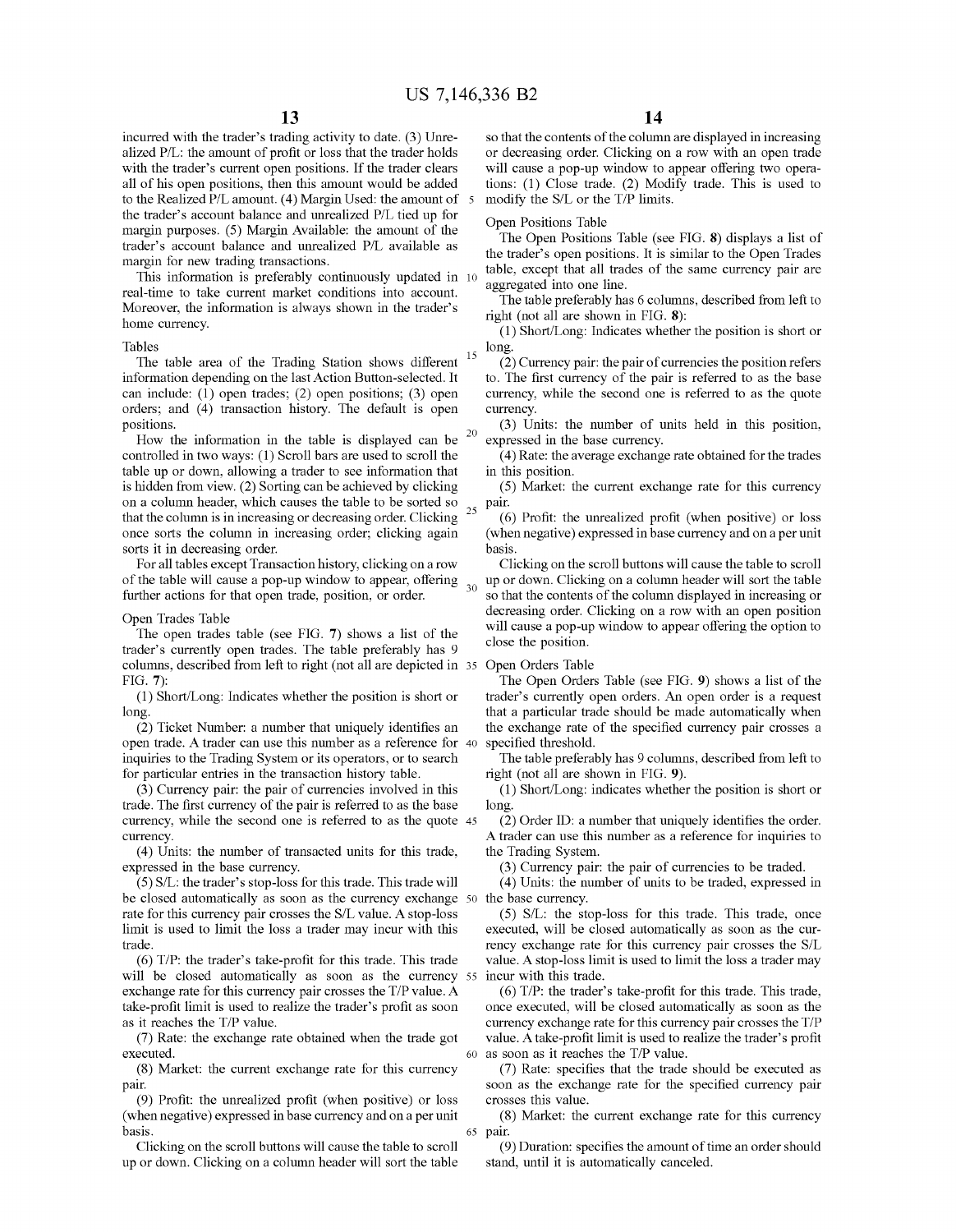Clicking on the scroll buttons will cause the table to scroll up or down. Clicking on a column header will sort the table so that the contents of the column are displayed in increasing or decreasing order. Clicking on a row with an order will cause a pop-up window to appear offering two operations: (1) Cancel order. (2) Modify order. This is used to modify the exchange rate threshold at which the trade is to be executed, or the S/L or T/P limits.

#### Transactions Table

The Transactions (or Transaction History) Table (see FIG. **10)** shows a list of the most recent transactions on the account. For access to a full list of past transactions, a user selects the Information pull-down menu and then selects Transaction History.

The Transaction History Table preferably has 6 columns, described from left to right:

(1) Transaction ID: uniquely identifies the transaction.

(2) Type: identifies the type of transaction.

(3) Currency pair: the pair of currencies associated with  $_{20}$ the transaction.

(4) Units: the number of units to traded in the transaction, expressed in the base currency.

(5) Price: the currency exchange rate applied when buying or selling a currency pair.

( 6) Date/Time: the date and time of the transaction.

Clicking on the scroll buttons will cause the table to scroll up or down. Clicking on a column header will sort the table so that the contents of the column are displayed in increasing or decreasing order.

#### Currency Rates

The Currency Rates Table (see FIG. **11)** shows the current exchange rate for the currency pairs supported by the Trading System. They are preferably updated in real time, 35 approximately every 5 seconds. When there is a significant exchange rate movement for a currency pair, up/down indicators show the direction of the rate change in order to alert a trader, should a trader not currently have the currency pair displayed in the graph.  $\begin{pmatrix} 2 \end{pmatrix}$  CURRENCY: choose the currency pair the trader pair that trader

Clicking on the scroll buttons will cause the table to scroll up or down. Clicking on a currency pair's ask price will pop up a buy window for that currency pair. Clicking on a currency pair's bid price will pop up a sell window for that currency pair.

#### Graphs

Graphs (see FIG. **12)** show how currency exchange rates change over a period of time, ranging from minutes to months. All graphs are updated in real-time, as new currency  $\frac{1}{50}$ rates arrive.

At any given time, the difference between the lower boundary and the upper boundary of the curve represents the difference between the bid and the ask price, and the difference may vary over time depending on market conditions. Thus, the top part of the curve indicates the ask price, and the bottom of the curve indicates the bid price.

sub-area **1230** in the graph shows precise exchange rate information for the target currency pair corresponding to the  $60$ time instance represented by the position of the mouse cursor.

The graph may also display Buy or Sell widgets that indicate at which point in time a trader bought or sold a currency pair. Downward pointing red arrows indicate a sold currency pair (where a trader is hoping the rates will go down after that point), and upward pointing green arrows

indicate a bought currency pair (where a trader is hoping the rates will go up after that point).

A trader can adjust what is shown in the graph: (1) The currency pair displayed is selected using the pull-down menu **1240** at the bottom left. (2) The granularity of the graph is selected using the pull-down menu **1250** at the bottom right of the graph. Selecting a fine granularity, such as 5 seconds (where each point on the horizontal axis represents 5 seconds of time), will display a relatively short time interval (less than an hour, in this case). Selecting a larger granularity, such as one day, will display longer-tern trends (9 months of exchange rate information in this case).

Scroll buttons **1260** at the top right of the graph area allow a trader to shift the time interval shown to the left or to the 15 right (backward or forward in time). Clicking on the graph with the mouse will hide the Buy/Sell widgets. Clicking again will cause them to reappear.

#### Buy/Sell Window

A Buy/Sell pop-up window (see FIG. **13)** allows a trader to issue buy or sell orders. The window can be caused to pop up either by: (1) clicking on the Buy/Sell action button (see FIG. **5);** (2) clicking on the bid or ask price in the Currency Rates Table (see FIG. **11);** or (3) clicking on an existing 25 trade, position, or order in the Table area of the Trading Station display (see FIG. **5).** 

Two types of orders are supported: (1) Market Orders are orders that are transacted immediately based on market exchange rates. (2) Entry Orders are orders that are executed 30 when the exchange rate crosses a certain threshold.

The type of order can be selected by clicking on the appropriate tab in the Buy/Sell Window (see FIG. **13).**  Market order comes up as the default order.

Issuing a Market Order. To issue a market order with the Buy/Sell Window and the Market Tab selected, a number of fields must be filled out (although most of the fields are pre-initialized with reasonable values):

(1) ACTION: choose between buy and sell.

wishes to buy or sell. By default, this field will be initialized as follows: (A) If the Buy/Sell button was used to obtain the window, the currency pair currently shown in the graph. (B) If the bid or ask price was clicked to obtain the window, the  $_{45}$  currency pair for which the price was clicked. (C) If a trade or position was clicked in the Table area, the currency pair corresponding to the trade or position. The pull-down menu can be used to select another currency pair.

(3) UNITS: the number of units of the currency pair the trader wishes to buy or sell, with units expressed in terms of the base currency.

( 4) Lower Limit: the order will result in a trade only if a price is obtained that does not lie below this limit. By default, no limit is selected, but one can be set by checking the check box. If the check box is checked, then the field is automatically initialized with a reasonable value; however the value can be changed either by modifying the number As a mouse cursor **1220** is moved over the graph, a directly or by using the +/- buttons to increase or decrease the value, respectively.

> (5) Upper Limit: the order will result in a trade only if a price is obtained that does not lie above this limit. By default, no limit is selected, but one can be set by checking the check box. If the check box is checked, then the field is automatically initialized with a reasonable value; however, the value can be changed either by modifying the number directly or by using the  $+/-$  buttons to increase or decrease the value, respectively.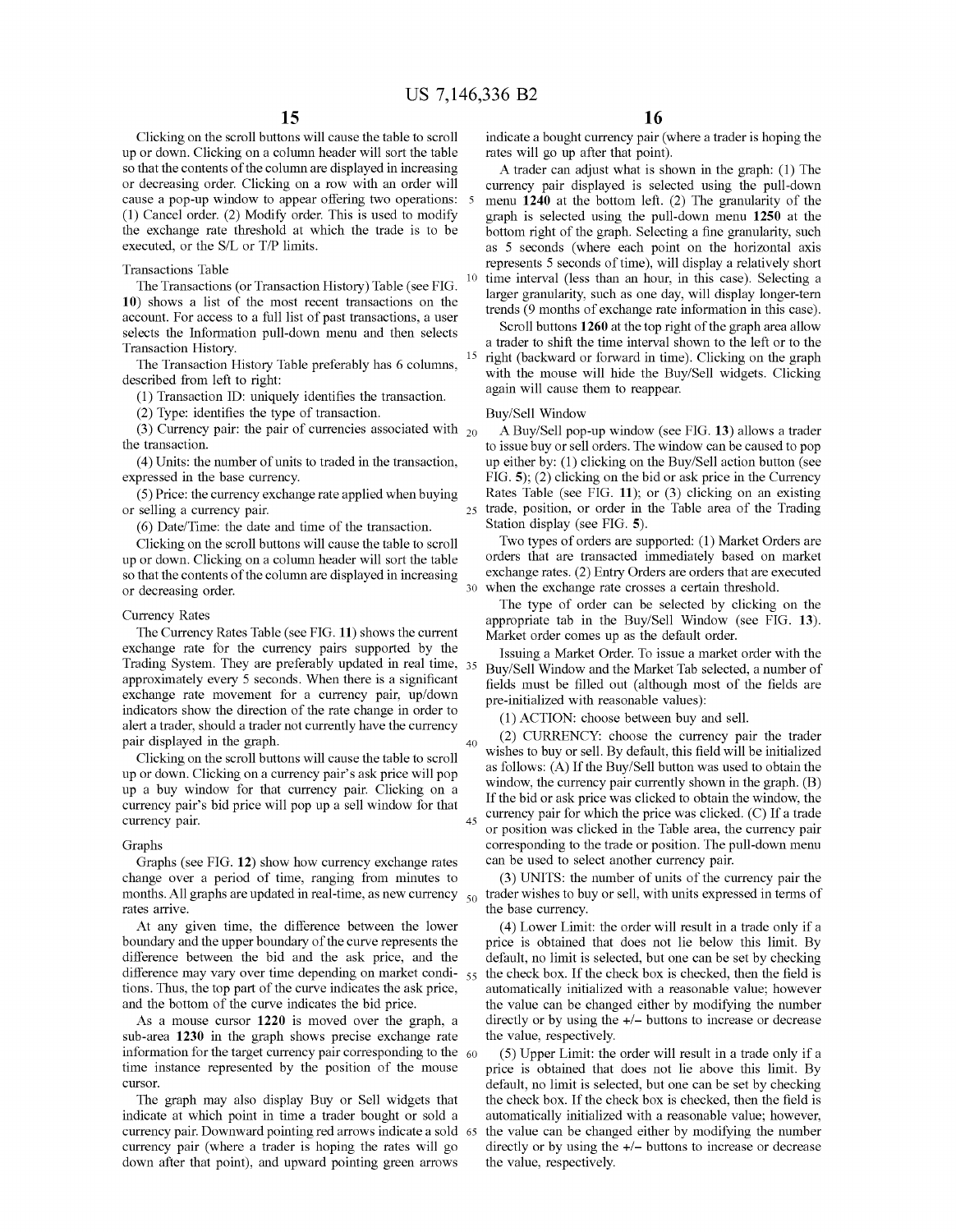(6) Stop Loss: if the order results in a trade, then the stop-loss value given will be associated with the trade. By default, no stop-loss limit is selected, but one can be set by checking the check box. If the check box is checked, then the field is automatically initialized with a reasonable value; however, the value can be changed either by modifying the number directly or by using the  $+/-$  buttons to increase or decrease the value, respectively.

(7) Take Profit: if the order results in a trade, then the stop-loss value given will be associated with the trade. By default, no take profit limit is selected, but one can be set by checking the check box. If the check box is checked, then the field is automatically initialized with a reasonable value; however, the value can be changed either by modifying the number directly or by using the  $+/-$  buttons to increase or 15 decrease the value, respectively.

The RATE field is set by the Trading Station and corresponds to the most recent exchange rate for the selected currency pair.

To issue the order, a Submit button **1310** must be selected. 20 If the order is successful, and a trade occurs, then an acknowledgment window (see FIG. **14)** pops up with a Ticket number that can be used for future reference. Moreover, the Open Trades Table (see FIG. **7)** will be updated to reflect the new trade, as will the Open Positions Table (see 25 FIG. **8)** and the Transaction History Table (see FIG. **10).** 

Several issues are important to note:

(1) If an order is successful and a trade occurs, then the exchange rate obtained for the trade will correspond to the most current exchange rate maintained at the Trading Sys- 30 tern servers and not necessarily the rate displayed in the Buy/Sell window.

(2) An order without Lower and Upper Limits will always result in a trade.

(3) An order with both Lower and Upper Limits will result 35 in a trade if and only if the exchange rate for the potential trade lies between the two limits.

Issuing an Entry Order. To issue an entry order with the Buy/Sell Window and the Entry Tab selected (see FIG. **15),**  a number of fields must be filled out (although most of the 40 fields are pre-initialized with reasonable values):

(1) ACTION: choose between buy and sell.

(2) CURRENCY: choose the currency pair the trader wishes to buy or sell. By default, this field will be initialized as follows: (A) if the Buy/Sell button was used to obtain the 45 window, the currency pair currently shown in the graph; (B) if the bid or ask price was clicked to obtain the window, the currency pair for which the price was clicked. The pulldown menu can be used to select another currency pair.

(3) UNITS: the number of units of the currency pair the 50 trader wishes to buy or sell, with units expressed in terms of the base currency.

(4) RATE: the order will result in a trade as soon as the exchange rate for the selected currency pair crosses the given value; that is, for buy orders, if the rate goes below this 55 value, and for sell orders if the rate goes above the given value

(5) Duration: this value is used to limit the amount of time an outstanding order will remain effective. By default, the order remains effective indefinitely. However, the duration 60 can be set to the end of the day or for an hour.

(6) Stop Loss: if the order results in a trade, then the stop-loss value given will be associated with the trade. By default, no stop-loss limit is selected, but one can be set by checking the check box. If the check box is checked, then the 65 field is automatically initialized with a reasonable value; however, the value can be changed either by modifying the

number directly or by using the  $+/-$  buttons to increase or decrease the value, respectively.

(7) Take Profit: if the order results in a trade, then the stop-loss value given will be associated with the trade. By 5 default, no take profit limit is selected, but one can be set by checking the check box. If the check box is checked, then the field is automatically initialized with a reasonable value; however, the value can be changed either by modifying the number directly or by using the  $+/-$  buttons to increase or decrease the value, respectively.

To issue the order, a Submit button **1510** must be selected. This results in an acknowledgment window (see FIG. **14)**  popping up with a Ticket number that can be used for future reference. Moreover, the Open Orders Table (see FIG. **9)**  will be updated to reflect the new order. Note that a trader can modify the parameters of an open order (including the rate representing the trade threshold, or the S/L and T/P) by clicking on the order in the Open Orders Table.

What is claimed is:

**1.** A system for trading currencies over a computer network, comprising:

- (a) a server front-end in communication with said computer network;
- (b) a database;
- ( c) a transaction server in communication with said server front-end and with said database;
- ( d) a rate server in communication with said server front-end; and
- ( e) a pricing engine in communication with said rate server; and further comprising an interest rate manager in communication with said transaction server and said database, wherein said interest rate manager is operative to calculate, pay out, and collect interest on a tick-by-tick basis.

**2.** A system for trading currencies over a computer network, comprising:

- (a) a server front-end in communication with said computer network;
- (b) a database;
- ( c) a transaction server in communication with said server front-end and with said database;
- ( d) a rate server in communication with said server front-end; and
- ( e) a pricing engine in communication with said rate server; and further comprising a trade manager in communication with said transaction server and said database, wherein said trade manager comprises a stop-loss daemon that (a) continuously checks whether stop-loss orders should be executed, and (b) if a stoploss order should be executed, executes it through said transaction server.

**3.** A system for trading currencies over a computer network, comprising:

- (a) a server front-end in communication with said computer network;
- (b) a database;
- ( c) a transaction server in communication with said server front-end and with said database;
- ( d) a rate server in communication with said server front-end; and
- ( e) a pricing engine in communication with said rate server; and further comprising a trade manager in communication with said transaction server and said database, wherein said trade manager comprises a take-profit daemon that (a) continuously checks whether take-profit orders should be executed, and (b)